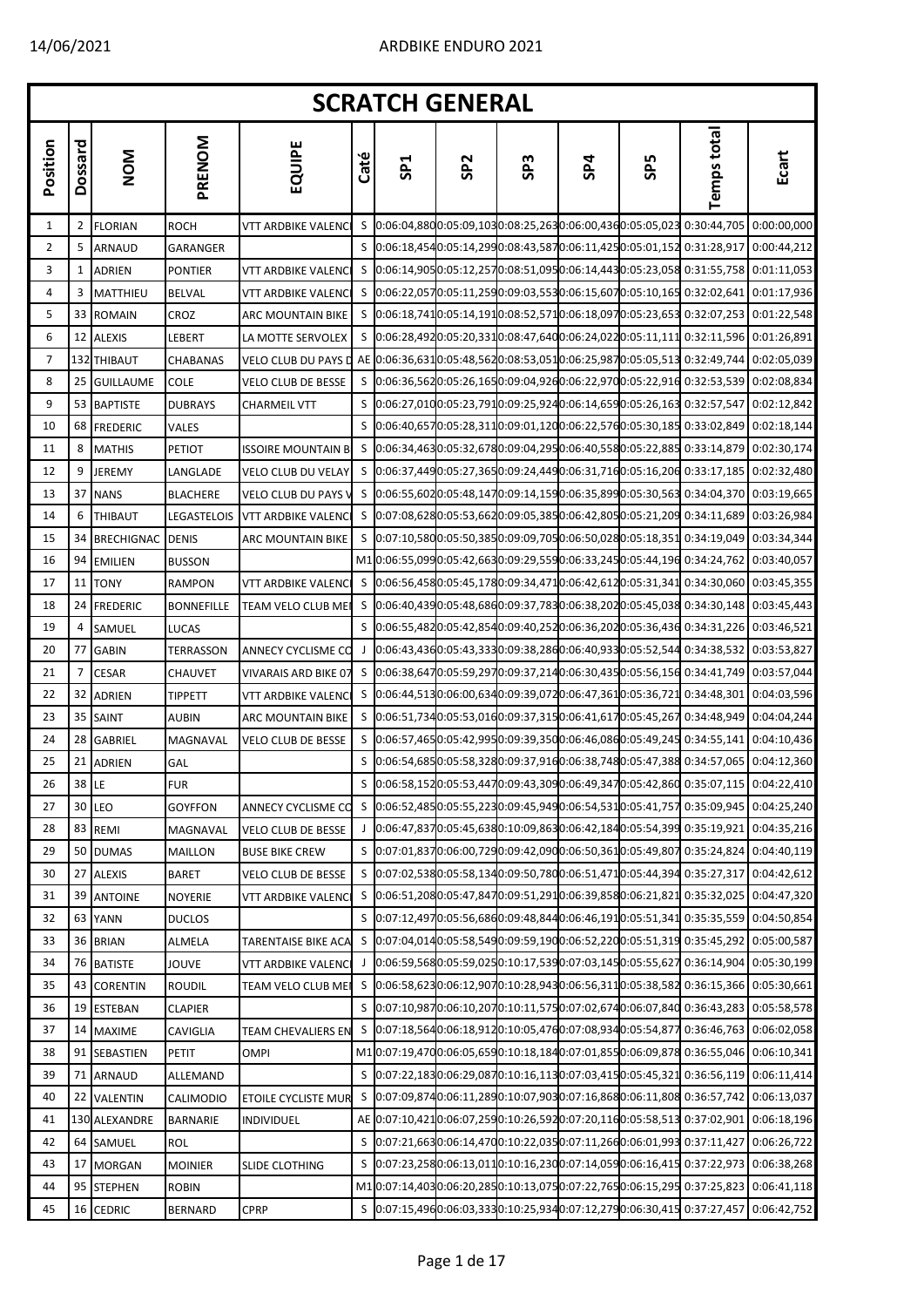## 14/06/2021 ARDBIKE ENDURO 2021

| 46 |    | 81 MATHIS               | <b>MERCK</b>      | <b>TEAM VELO CLUB MEI</b>                                                                             |   |  |  | $[0.07.21, 2480.06.21, 8380.10.44, 5990.07.09, 3420.05.59, 3910.37.36, 418]0.06.51, 713]$ |             |
|----|----|-------------------------|-------------------|-------------------------------------------------------------------------------------------------------|---|--|--|-------------------------------------------------------------------------------------------|-------------|
| 47 | 54 | <b>YANN</b>             | SARRET            | <b>VELO CLUB PIERRELAT</b>                                                                            | S |  |  | $[0.07:11,141]0:06:27,377]0:10:44,852]0:07:19,534]0:06:10,375]0:37:53,279]0:07:08,574$    |             |
| 48 |    | 140 FLORENT             | <b>BIOTTEAU</b>   |                                                                                                       |   |  |  | \$ 0:07:34,5190:06:25,7940:10:36,8130:07:13,3170:06:03,703 0:37:54,146 0:07:09,441        |             |
| 49 |    | 31 SYLVAIN              | <b>MARION</b>     | VELO CLUB DU PAYS D                                                                                   |   |  |  | \$ 0:07:24,4660:06:13,8130:10:38,7200:07:10,6730:06:28,579 0:37:56,251 0:07:11,546        |             |
| 50 |    | 78 ALEXANDRE            | <b>BONNIOT</b>    | XC 63                                                                                                 |   |  |  | 0:07:19,9600:06:30,8730:10:30,3600:07:20,8890:06:22,304 0:38:04,386 0:07:19,681           |             |
| 51 |    | 80 ETIENNE              | COURANT           | TEAM VELO CLUB MEI                                                                                    |   |  |  | 0:07:47,7480:06:28,6480:10:40,1980:07:08,3460:05:59,745 0:38:04,685 0:07:19,980           |             |
| 52 | 69 | <b>LAURENT</b>          | <b>TEPPE</b>      |                                                                                                       |   |  |  | S 0:07:25,5350:06:09,4320:10:38,2800:07:15,6210:06:36,762 0:38:05,630 0:07:20,925         |             |
| 53 |    | 44 NILS                 | <b>GUILLIER</b>   | <b>VIVARAIS ARD BIKE 07</b>                                                                           |   |  |  | S 0:07:56,5980:06:53,2790:10:59,9380:07:28,0820:04:50,023 0:38:07,920 0:07:23,215         |             |
| 54 |    | 23 FABIEN               | <b>BEGUE</b>      | RED EYES 974                                                                                          |   |  |  | \$ 0:07:21,2350:06:14,6680:10:16,4130:07:31,1490:06:44,668 0:38:08,133 0:07:23,428        |             |
| 55 | 89 | <b>LEO</b>              | CHABANAS          | <b>VELO CLUB DU PAYS D</b>                                                                            |   |  |  | $0.07:50,4120:06:18,9420:11:02,1140:07:04,3050:05:57,1550:38:12,92800:07:28,223$          |             |
| 56 |    | 134 SEBASTIEN           | <b>MONTAGNIER</b> |                                                                                                       |   |  |  | AE 0:07:32,5290:06:52,5960:10:25,2180:07:22,4290:06:01,835 0:38:14,607 0:07:29,902        |             |
| 57 |    | 61 GAUTIER              | <b>FREBOURG</b>   |                                                                                                       |   |  |  | S 0:07:38,1420:06:34,7190:10:29,6120:07:29,7600:06:13,064 0:38:25,297 0:07:40,592         |             |
| 58 |    | 29 MATTHIEU             | LOIZY             | VTT ARDBIKE VALENCI                                                                                   |   |  |  | S 0:07:11,2570:06:11,1000:11:09,5360:07:28,8210:06:38,108 0:38:38,822 0:07:54,117         |             |
| 59 | 49 | LOIC                    | <b>DUCROS</b>     | VELO CLUB ROANNAIS                                                                                    |   |  |  | S 0:10:16,6160:06:08,9700:09:37,6820:06:55,3410:05:42,786 0:38:41,395 0:07:56,690         |             |
| 60 |    | 120 ALEXANDRA           | <b>MARCHAL</b>    |                                                                                                       |   |  |  | F 0:07:43,3500:06:28,2050:10:39,3150:07:28,9810:06:22,266 0:38:42,117                     | 0:07:57,412 |
| 61 |    | 56 QUENTIN              | <b>BOURGUE</b>    |                                                                                                       |   |  |  | S 0:07:25,7500:06:50,2430:11:08,6650:07:17,7900:06:22,511 0:39:04,959 0:08:20,254         |             |
| 62 | 48 | <b>CEDRIC</b>           | <b>MOINEL</b>     | VIVARAIS ARD BIKE 07                                                                                  | S |  |  | $[0.07:56,951]0.06:49,742]0:10:36,457]0:07:23,194]0:06:25,847]0:39:12,191]0:08:27,486$    |             |
| 63 |    | 105 FRANCOIS            | <b>BOULIN</b>     | A C BOLLENE                                                                                           |   |  |  | M20:07:59,5870:06:44,6530:10:47,6030:07:36,9820:06:14,219 0:39:23,044 0:08:38,339         |             |
| 64 |    | 45 SYLVAIN              |                   | <b>GRATTEPANCH VIVARAIS ARD BIKE 07</b>                                                               |   |  |  | \$ 0:07:30,3200:06:32,8220:10:23,5370:07:10,8840:07:46,657 0:39:24,220 0:08:39,515        |             |
| 64 |    | 45 SYLVAIN              |                   | <b>GRATTEPANCH VIVARAIS ARD BIKE 07</b>                                                               |   |  |  | \$ 0:07:30,3200:06:32,8220:10:23,5370:07:10,8840:07:46,657 0:39:24,220 0:08:39,515        |             |
| 66 |    | 129 JEAN FRANCO RICHARD |                   |                                                                                                       |   |  |  | AE 0:07:31,6340:06:41,8620:10:35,5890:07:33,7630:07:09,476 0:39:32,324 0:08:47,619        |             |
| 67 | 46 | <b>YANN</b>             | CHAMBON           | <b>VIVARAIS ARD BIKE 07</b>                                                                           |   |  |  | S 0:07:48,9320:06:36,5340:11:05,0970:07:36,1610:06:34,953 0:39:41,677                     | 0:08:56,972 |
| 68 |    | 65 JORIS                | <b>CURCIO</b>     |                                                                                                       |   |  |  | S 0:07:30,6010:06:27,4800:11:24,1390:07:18,1820:07:02,136 0:39:42,538 0:08:57,833         |             |
| 69 |    | 102 EMMANUEL            | ABATE             | ANNECY CYCLISME CO M2 0:07:41,4210:06:40,3190:11:34,0210:07:21,9070:06:35,488 0:39:53,156 0:09:08,451 |   |  |  |                                                                                           |             |
| 70 |    | 41 CLOVIS               | VEYRUNES          | TEAM VELO CLUB MEI                                                                                    |   |  |  | \$ 0:07:47,6540:06:46,2400:11:27,2910:07:48,5480:06:13,269 0:40:03,002 0:09:18,297        |             |
| 71 |    | 84 HUGUES               | SEJALON           |                                                                                                       |   |  |  | 0:09:27,2740:06:30,8490:10:31,9310:07:07,4400:06:35,017 0:40:12,511 0:09:27,806           |             |
| 72 | 85 | <b>ARTHUR</b>           | VALEAU            | <b>VELO CLUB DU VELAY</b>                                                                             | J |  |  | $[0.08:11,1870:06:46,3330:10:47,1340:07:40,5310:06:50,812]$ 0:40:15,997 0:09:31,292       |             |
| 73 |    | 82 YANN                 | CHABANET          | XC 63                                                                                                 |   |  |  | 0:07:56,5070:08:24,1000:10:47,4370:07:19,2590:06:00,999 0:40:28,302 0:09:43,597           |             |
| 74 |    | 106 STEPHANE            | <b>BROTTES</b>    | VELO CLUB DE VALRH M2 0:07:47,3630:07:03,0420:11:35,8260:07:30,8610:06:31,557 0:40:28,649 0:09:43,944 |   |  |  |                                                                                           |             |
| 75 | 55 | <b>VINCENT</b>          | <b>MICHEL</b>     | <b>TEAM CHEVALIERS EN</b>                                                                             |   |  |  | \$ 0:07:54,0280:07:05,2590:11:19,5390:07:50,8320:06:21,434 0:40:31,092 0:09:46,387        |             |
| 76 |    | 121 AXELLE              |                   | MURIGNEUX VTT ARDBIKE VALENCI                                                                         |   |  |  | F 0:08:00,3140:06:42,4210:11:21,3090:07:46,6600:06:41,937 0:40:32,641 0:09:47,936         |             |
| 77 |    | 139 ALESSIO             | SALOMONI          |                                                                                                       |   |  |  | S 0:07:59,4980:06:44,5790:11:27,7460:07:26,0390:07:09,455 0:40:47,317                     | 0:10:02,612 |
| 78 |    | 60 JORIS                | <b>VERSINO</b>    |                                                                                                       |   |  |  | S 0:08:11,4870:07:06,9560:11:24,1600:07:37,9820:06:32,924 0:40:53,509 0:10:08,804         |             |
| 79 | 59 | <b>VICTOR</b>           | <b>BERNARD</b>    |                                                                                                       |   |  |  | S 0:07:42,5870:07:16,6650:11:44,0260:07:51,2410:06:41,633 0:41:16,152 0:10:31,447         |             |
| 80 |    | 125 LAURE               | <b>MERCIER</b>    | VELO CLUB RUMILLIEN                                                                                   |   |  |  | F 0:08:00,0040:07:01,3730:11:52,9150:07:45,4330:06:57,216 0:41:36,941 0:10:52,236         |             |
| 81 |    | 20 FLORIAN              | VANSTRAELEN       |                                                                                                       |   |  |  | S 0:07:38,4640:06:14,4190:13:36,4390:07:11,5670:07:01,080 0:41:41,969 0:10:57,264         |             |
| 82 |    | 72 RAPHAEL              | VALET             |                                                                                                       | S |  |  | 0:08:28,4450:06:52,8430:12:01,8920:08:02,2640:06:46,588 0:42:12,032 0:11:27,327           |             |
| 83 |    | 70 NICOLAS              | <b>GARNIER</b>    |                                                                                                       |   |  |  | S 0:08:10,5690:07:03,4550:12:00,8840:08:01,8290:07:05,116 0:42:21,853 0:11:37,148         |             |
| 84 | 58 | <b>DELLA</b>            | VECCHIA           | <b>AUCUN</b>                                                                                          |   |  |  | S 0:08:10,6560:07:00,1000:12:34,8350:07:58,1460:06:40,946 0:42:24,683 0:11:39,978         |             |
| 84 |    | 58 DELLA                | VECCHIA           | <b>AUCUN</b>                                                                                          |   |  |  | S 0:08:10,6560:07:00,1000:12:34,8350:07:58,1460:06:40,946 0:42:24,683 0:11:39,978         |             |
| 86 | 93 | PIERRE HENRI BROUTY     |                   | VTT ARDBIKE VALENCI                                                                                   |   |  |  | M10:09:32,4150:07:26,1620:11:23,8640:07:51,4490:06:23,819 0:42:37,709 0:11:53,004         |             |
| 87 |    | 126 FLORA               | LESOIN            | ANNECY CYCLISME CO                                                                                    | F |  |  | 0:08:32,4320:07:10,6010:11:50,7050:08:14,7450:06:52,556 0:42:41,039 0:11:56,334           |             |
| 88 |    | 40 QUENTIN              | DANIEL            |                                                                                                       |   |  |  | S 0:11:39,5650:06:06,3320:11:36,8170:07:16,2700:06:15,810 0:42:54,794 0:12:10,089         |             |
| 89 |    | 141 PASCAL              | SARIAN            |                                                                                                       |   |  |  | \$ 0:08:44,6930:07:03,7630:12:06,6970:08:21,6710:06:48,930 0:43:05,754 0:12:21,049        |             |
| 90 | 66 | <b>ALEX</b>             | <b>FARCIS</b>     |                                                                                                       |   |  |  | S 0:08:19,8620:07:13,3950:12:28,4460:07:55,7000:07:12,359 0:43:09,762 0:12:25,057         |             |
| 91 | 13 | <b>ANTHONY</b>          | <b>GACHET</b>     |                                                                                                       |   |  |  | \$ 0:08:26,8030:07:11,7720:12:00,8470:08:09,3850:07:23,209 0:43:12,016 0:12:27,311        |             |
| 92 |    | 138 COLAS               | SAGNE             |                                                                                                       |   |  |  | 0:09:00,5110:07:31,1250:11:55,8860:08:12,6810:06:46,985 0:43:27,188 0:12:42,483           |             |
| 93 |    | 136 STEPHANE            | GAL               | ARC MOUNTAIN BIKE                                                                                     |   |  |  | AE 0:08:26,5700:07:17,4170:11:33,3140:07:50,7630:08:36,553 0:43:44,617 0:12:59,912        |             |
| 94 |    | 100 YANCE               | VERU              | VCPSF                                                                                                 |   |  |  | M10:08:16,3840:06:56,2030:13:00,0390:07:39,6750:08:08,111 0:44:00,412 0:13:15,707         |             |
| 95 |    | 143 BENJAMIN            | <b>CUER</b>       |                                                                                                       |   |  |  | S 0:08:43,3810:07:49,0350:12:16,8760:08:16,5040:07:00,766 0:44:06,562 0:13:21,857         |             |
|    |    |                         |                   |                                                                                                       |   |  |  |                                                                                           |             |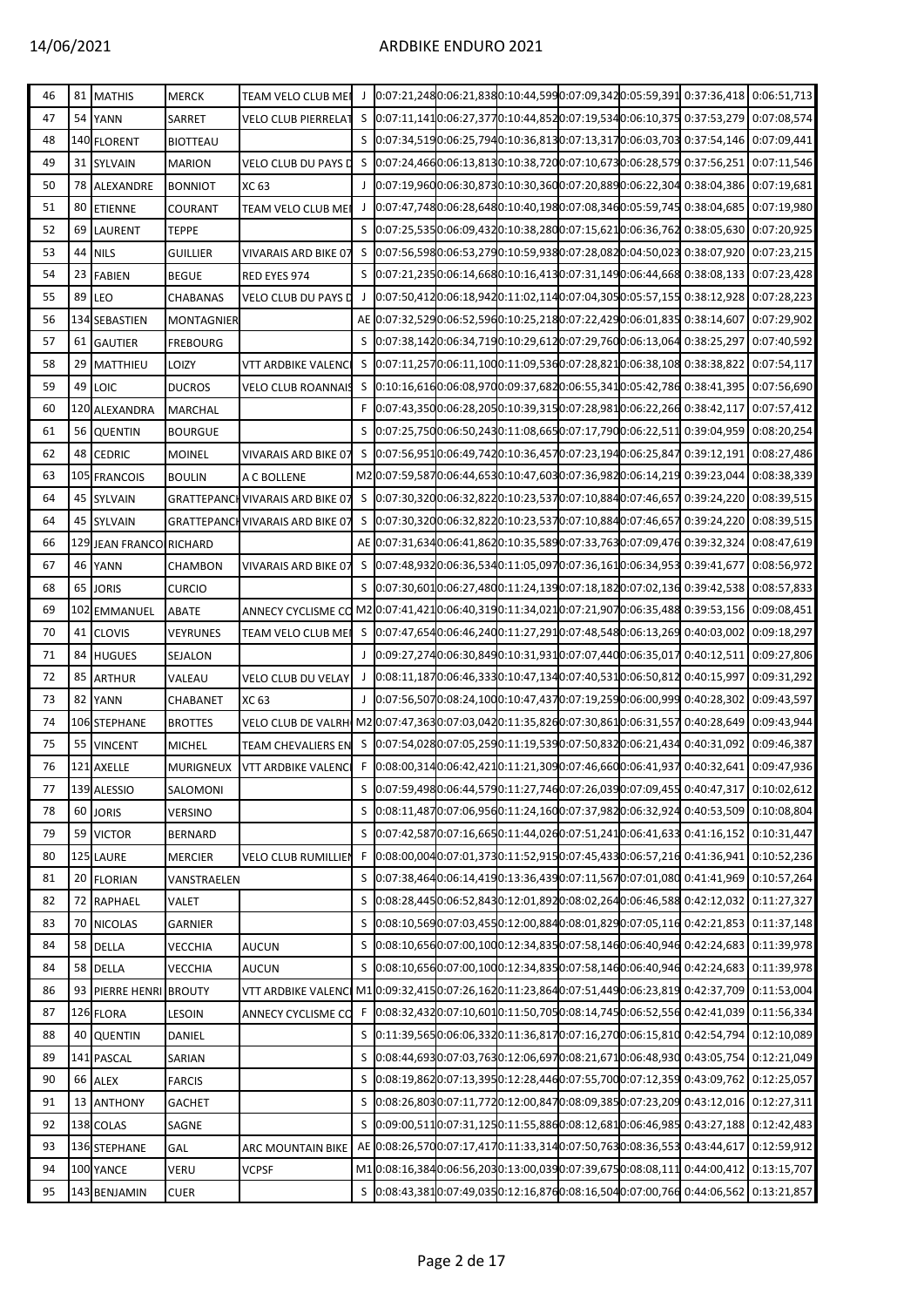## 14/06/2021 ARDBIKE ENDURO 2021

| 96                       |    | 103 STEPHANE        | MAILLARD               | <b>BMXSUCY 94</b>                                                                                     |    |                |                          |                                              |            |             | M20:08:16,6040:07:13,2220:12:31,5220:08:28,1790:07:43,740 0:44:13,267 0:13:28,562        |                          |
|--------------------------|----|---------------------|------------------------|-------------------------------------------------------------------------------------------------------|----|----------------|--------------------------|----------------------------------------------|------------|-------------|------------------------------------------------------------------------------------------|--------------------------|
| 97                       |    | 47 GAETAN           |                        | DESORMEAUX VIVARAIS ARD BIKE 07                                                                       |    |                |                          |                                              |            |             | S 0:09:03,6840:07:42,1930:11:49,7150:08:00,8820:08:32,659 0:45:09,133 0:14:24,428        |                          |
| 98                       |    | 98 OLIVIER          | PASQUALIN              | UC CULOZ BELLEY                                                                                       |    |                |                          |                                              |            |             | M10:08:57,7940:07:50,2520:12:25,2030:09:01,9950:07:22,971 0:45:38,215 0:14:53,510        |                          |
| 99                       |    | 42 MAXIME           | GRASSET                | MOTOCLUB DU VALDO                                                                                     |    |                |                          |                                              |            |             | \$ 0:08:50,7380:08:22,4300:12:59,4130:08:42,8490:07:14,309 0:46:09,739 0:15:25,034       |                          |
| 100                      |    | <b>124 LAURENCE</b> | <b>CHAMPAVIER ECOV</b> |                                                                                                       | F. |                |                          |                                              |            |             | $[0.08:53, 1350:07:59, 3890:13:19, 3360:08:35, 5420:07:26, 713]$ 0:46:14,115 0:15:29,410 |                          |
| 101                      |    | 135 MICHEL          | DANIEL                 |                                                                                                       |    |                |                          |                                              |            |             | AE 0:08:17,1820:07:29,7280:12:10,4140:12:45,9430:07:04,032 0:47:47,299 0:17:02,594       |                          |
| 102                      |    | 67 SAMUEL           | <b>JONES</b>           |                                                                                                       |    |                |                          |                                              |            |             | \$ 0:07:32,5440:16:41,4710:10:41,3000:07:05,3830:06:32,541 0:48:33,239 0:17:48,534       |                          |
| 103                      |    | 153 REMI            | LAFFRAY                |                                                                                                       |    |                |                          |                                              |            |             | \$ 0:08:14,5330:09:18,5660:14:56,7630:09:14,5320:08:09,299 0:49:53,693 0:19:08,988       |                          |
| 104                      |    | 145 GUILLAUME       | <b>DURR</b>            | TEAM CHEVALIERS EN M10:08:46,8190:08:36,9890:14:37,5570:09:17,5800:08:34,966 0:49:53,911 0:19:09,206  |    |                |                          |                                              |            |             |                                                                                          |                          |
| 105                      |    | 101 JULIEN          | <b>VENDRIES</b>        | <b>CESAR BIKE</b>                                                                                     |    |                |                          |                                              |            |             | M10:10:16,6140:08:47,3960:16:33,9500:09:37,7220:08:37,003 0:53:52,685 0:23:07,980        |                          |
| 106                      |    | 142 LAURENT         | <b>BONNEFOY</b>        | <b>ALPINA VTT LYON</b>                                                                                |    |                |                          |                                              |            |             | M10:12:26,4600:10:29,4970:17:54,4970:10:44,0540:10:13,673 1:01:48,181 0:31:03,476        |                          |
| 107                      |    | 97 JULIEN           | SENEZE                 | <b>DDG 63</b>                                                                                         |    |                |                          |                                              |            |             | M10:12:25,4050:13:10,4000:23:59,1340:12:53,0420:12:20,910 1:14:48,891 0:44:04,186        |                          |
| 108                      |    | 137 DEBORAH         | <b>REDUAN</b>          | VTT ARDBIKE VALENC AE 0:13:41,4740:13:07,1920:23:21,3720:13:34,3850:11:39,867 1:15:24,290 0:44:39,585 |    |                |                          |                                              |            |             |                                                                                          |                          |
| 109                      |    | 150 TREVOR          | <b>ELLIOT</b>          | <b>GRESI FREERIDE</b>                                                                                 |    |                |                          |                                              |            |             | S 0:14:55,9480:13:45,3480:22:43,3070:14:55,6610:13:36,583 1:19:56,847 0:49:12,142        |                          |
| $\blacksquare$           |    | 118 GAUTHIER        | <b>DOUX</b>            | <b>VTT ARDBIKE VALENCI</b>                                                                            |    |                |                          | C 0:16:19,5250:07:34,7070:13:08,204          | <b>DNS</b> | 0:07:09,040 | <b>DNF</b>                                                                               |                          |
| $\blacksquare$           |    | 128 JUSTINE         | <b>BERNARD</b>         |                                                                                                       |    |                |                          | F 0:14:18,6040:11:50,5510:27:49,757          | <b>DNS</b> | 0:12:54,052 | <b>DNF</b>                                                                               |                          |
| $\overline{\phantom{a}}$ |    | 117 ETHAN           | <b>BUDAI</b>           | <b>ANNECY BMX CLUB</b>                                                                                |    |                |                          | C 0:07:47,7560:06:28,3570:11:47,437          | <b>DNS</b> | 0:06:04,804 | <b>DNF</b>                                                                               |                          |
| $\blacksquare$           |    | <b>108 TOM</b>      | <b>GOYFFON</b>         | <b>EC MUROISE</b>                                                                                     |    |                |                          | C 0:07:31,5210:06:11,2770:10:15,170          | <b>DNS</b> | 0:05:48,656 | <b>DNF</b>                                                                               |                          |
| $\blacksquare$           |    | <b>110 NINO</b>     | <b>DEVISE</b>          | LA PEDALE ARDECHOI!                                                                                   |    |                |                          | C 0:08:02,5750:06:43,1950:11:49,178          | <b>DNS</b> | 0:06:44,211 | <b>DNF</b>                                                                               |                          |
| $\blacksquare$           |    | 107 LOUISON         | ARNAUD                 | <b>TEAM PIVOT SUPERTO</b>                                                                             |    |                |                          | C 0:07:03,2140:05:42,1740:09:14,209          | <b>DNS</b> | 0:05:38,934 | <b>DNF</b>                                                                               |                          |
| $\blacksquare$           |    | 127 NATHALIE        | <b>OSIOWSKI</b>        | <b>VTT ARDBIKE VALENCI</b>                                                                            |    |                |                          | F 0:12:14,6050:16:04,8650:25:36,292          | <b>DNS</b> | 0:16:11,802 | <b>DNF</b>                                                                               |                          |
| $\overline{\phantom{a}}$ |    | 88 KENZO            | CHANEL                 | SAINT SORLIN EN VALI                                                                                  |    |                |                          | 0:08:51,0310:07:52,5620:13:29,0500:12:06,882 |            | <b>DNS</b>  | <b>DNF</b>                                                                               |                          |
| $\blacksquare$           |    | <b>113 MAE</b>      | <b>FOUCAULT</b>        | <b>RVTT</b>                                                                                           |    |                |                          | C 0:07:13,8400:05:58,1540:10:14,800          | <b>DNS</b> | 0:05:53,455 | <b>DNF</b>                                                                               |                          |
| $\blacksquare$           |    | 109 AMAURY          | <b>BAUJARD</b>         | ETOILE CYCLISTE MUR                                                                                   |    |                |                          | C 0:07:59,4850:06:54,8630:12:18,023          | <b>DNS</b> | 0:06:41,249 | <b>DNF</b>                                                                               |                          |
| $\blacksquare$           |    | 111 BOURGEAC        | GRAZ                   | <b>CHABEUIL BMX</b>                                                                                   |    |                |                          | C 0:08:10,5370:07:21,9270:13:47,673          | <b>DNS</b> | 0:06:40,732 | <b>DNF</b>                                                                               |                          |
| $\Box$                   |    | 148 OLIVIER         | MAHIEU                 | <b>USM MONTARGIS</b>                                                                                  |    |                |                          | M1 0:07:56,9750:06:49,8490:15:32,504         | <b>DNS</b> | 0:07:26,635 | <b>DNF</b>                                                                               |                          |
| $\overline{\phantom{a}}$ |    | 119 VALENTIN        | <b>METRAL</b>          |                                                                                                       | C  |                |                          | 0:08:58,5080:07:37,4000:13:57,519            | <b>DNS</b> | 0:07:04,869 | <b>DNF</b>                                                                               |                          |
| $\blacksquare$           |    | 112 YOUENN          | <b>BOLORE</b>          | <b>RVTT</b>                                                                                           |    |                |                          | C 0:08:10,4300:07:35,3080:12:49,113          | <b>DNS</b> | 0:07:13,843 | <b>DNF</b>                                                                               |                          |
| $\overline{\phantom{a}}$ |    | 116 FANCHE          | <b>BOUREZ</b>          | UC AUBENAS                                                                                            |    |                |                          | C 0:07:36,4940:06:26,5960:10:34,292          | <b>DNS</b> | 0:06:09,993 | <b>DNF</b>                                                                               |                          |
| $\blacksquare$           |    | 147 LUDOVIC         | ORLANDI                | VTT ARDBIKE VALENC M1 0:08:46,6890:07:52,7890:13:50,589                                               |    |                |                          |                                              | <b>DNS</b> | 0:07:28,820 | <b>DNF</b>                                                                               |                          |
|                          |    | 152 EDOUARD         | <b>GAMBIER</b>         |                                                                                                       |    |                |                          | S 0:07:43,5800:06:28,8480:11:48,886          | <b>DNS</b> | 0:06:28,582 | <b>DNF</b>                                                                               |                          |
| $\blacksquare$           |    | 146 NICOLAS         | REMBOWSKI              |                                                                                                       |    |                |                          | M1 0:10:45,3660:09:05,7860:17:31,558         | <b>DNS</b> | 0:08:35,152 | <b>DNF</b>                                                                               |                          |
| $\omega$                 |    | 151 STEPHANE        | MIRABEL                |                                                                                                       |    |                |                          | S 0:08:27,5730:07:14,0770:13:47,691          | <b>DNS</b> | 0:06:57,715 | <b>DNF</b>                                                                               |                          |
| $\blacksquare$           |    | 73 ANTONIN          | <b>BARTHELET</b>       |                                                                                                       |    |                |                          | S 0:08:03,9790:06:57,6160:13:47,326          | <b>DNS</b> | <b>DNS</b>  | <b>DNF</b>                                                                               |                          |
| $\Box$                   |    | 149 CLEMENT         | <b>BUFFAT</b>          |                                                                                                       |    |                |                          | S 0:10:11,4760:09:13,3230:19:29,328          | <b>DNS</b> | <b>DNS</b>  | <b>DNF</b>                                                                               |                          |
| $\blacksquare$           |    | 57 ALEXIS           | <b>BOUDRAS</b>         |                                                                                                       |    |                |                          | S 0:08:42,4650:07:53,6690:14:36,070          | <b>DNS</b> | <b>DNS</b>  | <b>DNF</b>                                                                               |                          |
| $\overline{\phantom{a}}$ | 74 | <b>NATHAN</b>       | MIRABEL                | VTT ARDBIKE VALENCI                                                                                   | J  |                |                          | 0:06:38,5650:05:20,3800:19:34,569            | <b>DNS</b> | <b>DNS</b>  | <b>DNF</b>                                                                               |                          |
| $\blacksquare$           |    | 133 XAVIER          | <b>BERNARD</b>         |                                                                                                       |    |                |                          | AE 0:10:40,4300:11:23,6220:23:18,443         | <b>DNS</b> | <b>DNS</b>  | <b>DNF</b>                                                                               |                          |
| $\blacksquare$           |    | 10 HUGO             | <b>BERNARD</b>         | LA MOTTE SERVOLEX                                                                                     |    |                |                          | S 0:06:39,4950:05:33,8470:09:20,878          | <b>DNS</b> | <b>DNS</b>  | <b>DNF</b>                                                                               |                          |
| $\blacksquare$           |    | 62 BENJAMIN         | <b>BOBICHON</b>        |                                                                                                       |    |                |                          | S 0:09:51,3350:10:12,7360:17:30,257          | <b>DNS</b> | <b>DNS</b>  | <b>DNF</b>                                                                               | $\blacksquare$           |
| $\overline{\phantom{a}}$ |    | 87 PACO             | <b>LEPINE</b>          | VTT ARDBIKE VALENCI                                                                                   | J  |                |                          | 0:08:59,4720:07:09,8870:13:49,608            | <b>DNS</b> | <b>DNS</b>  | <b>DNF</b>                                                                               |                          |
| $\blacksquare$           | 86 | LE                  | NEZET                  | <b>RVTT</b>                                                                                           | J  |                |                          | 0:09:11,4210:08:08,5720:17:20,284            | <b>DNS</b> | <b>DNS</b>  | <b>DNF</b>                                                                               |                          |
| $\omega$                 |    | 114 NATHAN          | LEPINAY                | <b>RVTT</b>                                                                                           |    |                | C 0:07:45,1200:06:58,206 | <b>DNS</b>                                   | <b>DNS</b> | 0:06:14,378 | <b>DNF</b>                                                                               |                          |
| $\blacksquare$           |    | 123 JADE            | GENIN                  | TEAM VELO CLUB MEI                                                                                    |    |                | F 0:08:42,2760:08:03,391 | <b>DNS</b>                                   | <b>DNS</b> | <b>DNS</b>  | <b>DNF</b>                                                                               |                          |
| $\blacksquare$           |    | 26 ANTONIN          | <b>BONNARD</b>         | VELO CLUB DE BESSE                                                                                    |    |                | S 0:06:58,4530:06:15,383 | <b>DNS</b>                                   | <b>DNS</b> | <b>DNS</b>  | <b>DNF</b>                                                                               |                          |
| $\Box$                   | 79 | <b>TIZIANO</b>      | <b>DENARO</b>          | VTT ARDBIKE VALENCI                                                                                   | J  |                | 0:07:25,5420:06:22,274   | <b>DNS</b>                                   | <b>DNS</b> | <b>DNS</b>  | <b>DNF</b>                                                                               |                          |
| $\blacksquare$           |    | 122 STEPHANYE       | <b>ETHOIN</b>          | <b>BMXSUCY 94</b>                                                                                     | F. |                | 0:09:51,4150:10:51,249   | <b>DNS</b>                                   | <b>DNS</b> | <b>DNS</b>  | <b>DNF</b>                                                                               |                          |
| $\Box$                   |    | 131 LUCAS           | <b>FARIGOULES</b>      |                                                                                                       |    | AE 0:06:45,474 | <b>DNS</b>               | <b>DNS</b>                                   | <b>DNS</b> | <b>DNS</b>  | <b>DNF</b>                                                                               |                          |
| $\blacksquare$           |    | 15 LUKAS            | <b>FOGLAR</b>          |                                                                                                       | S  | <b>DNS</b>     | <b>DNS</b>               | <b>DNS</b>                                   | <b>DNS</b> | <b>DNS</b>  | <b>DNS</b>                                                                               |                          |
| $\blacksquare$           |    | 144 VINCENT         | THIBAUT                |                                                                                                       | S  | <b>DNS</b>     | <b>DNS</b>               | <b>DNS</b>                                   | <b>DNS</b> | <b>DNS</b>  | <b>DNS</b>                                                                               | $\overline{\phantom{a}}$ |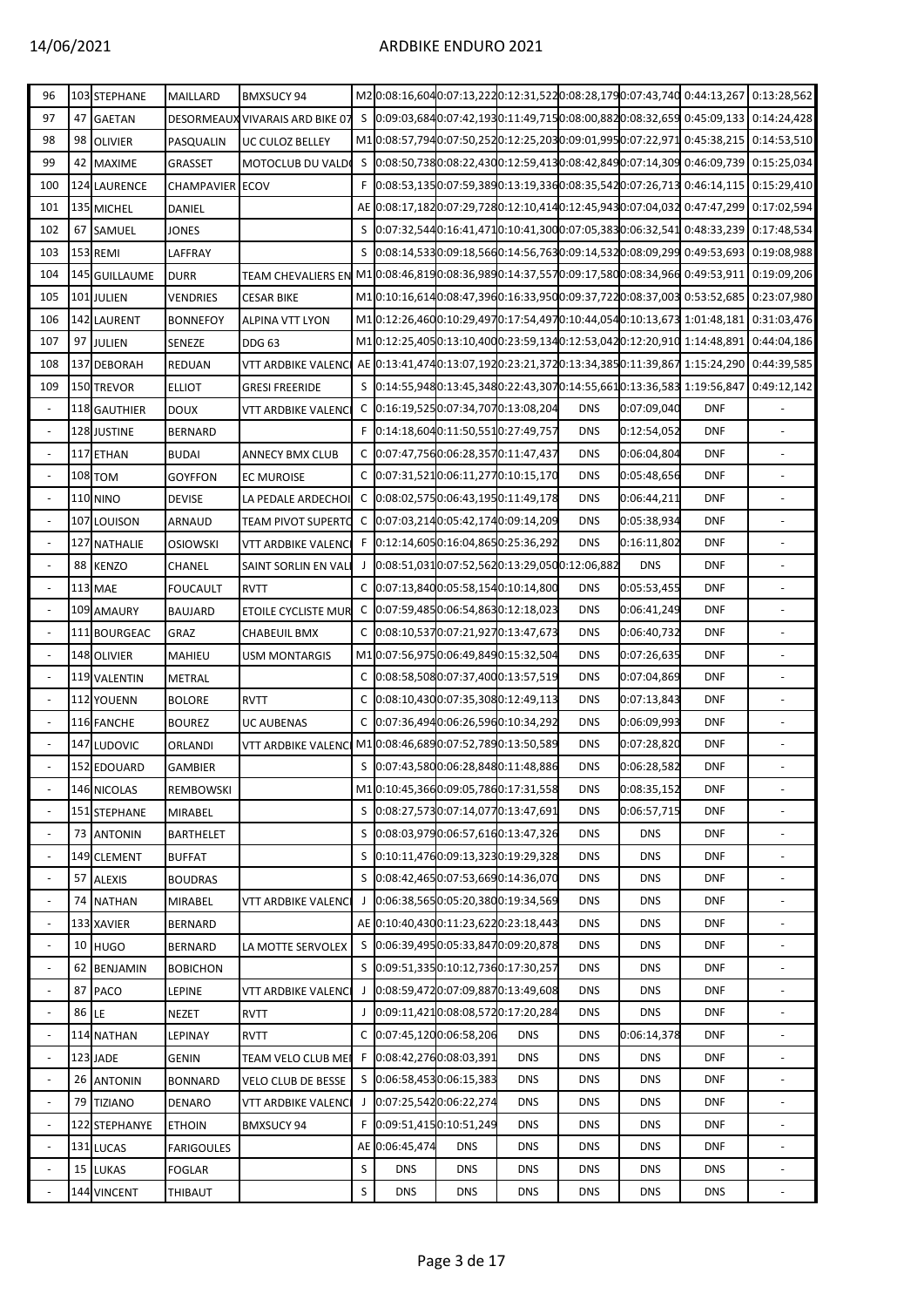## 14/06/2021 ARDBIKE ENDURO 2021

|                 | 52 MAXIME      |                 | <b>GOUTEFANGH TEAM CYCLISTE DU GO</b> | S.             | <b>DNS</b> | <b>DNS</b> | <b>DNS</b> | <b>DNS</b> | <b>DNS</b> | <b>DNS</b> |  |
|-----------------|----------------|-----------------|---------------------------------------|----------------|------------|------------|------------|------------|------------|------------|--|
|                 | 51 THIBAULT    | <b>CORREARD</b> | <b>STACH TEAM</b>                     | S              | <b>DNS</b> | <b>DNS</b> | <b>DNS</b> | <b>DNS</b> | <b>DNS</b> | <b>DNS</b> |  |
|                 | 18 QUENTIN     | <b>MASSOT</b>   | <b>ASTERION WHEELS TE</b>             | S              | <b>DNS</b> | <b>DNS</b> | <b>DNS</b> | <b>DNS</b> | <b>DNS</b> | <b>DNS</b> |  |
|                 | 75 MATHIEU     | <b>GAUTHIER</b> | <b>POMMIERS VTT</b>                   |                | <b>DNS</b> | <b>DNS</b> | <b>DNS</b> | <b>DNS</b> | <b>DNS</b> | <b>DNS</b> |  |
|                 | 99 AYMERIC     | <b>DELACOUR</b> | VIVARAIS ARD BIKE 07 M1               |                | <b>DNS</b> | <b>DNS</b> | <b>DNS</b> | <b>DNS</b> | <b>DNS</b> | <b>DNS</b> |  |
|                 | <b>115 LEO</b> | TECHER          | <b>RVTT</b>                           |                | <b>DNS</b> | <b>DNS</b> | <b>DNS</b> | <b>DNS</b> | <b>DNS</b> | <b>DNS</b> |  |
|                 | 90 THOMAS      | <b>BLONDEAU</b> | <b>CROSSROADS RACING M1</b>           |                | <b>DNS</b> | <b>DNS</b> | <b>DNS</b> | <b>DNS</b> | <b>DNS</b> | <b>DNS</b> |  |
|                 | 92 NICOLAS     | <b>GAUTHIER</b> | <b>POMMIERS VTT</b>                   | M1             | <b>DNS</b> | <b>DNS</b> | <b>DNS</b> | <b>DNS</b> | <b>DNS</b> | <b>DNS</b> |  |
| 96 <sub>h</sub> |                | <b>HOOGHE</b>   | VTT ARDBIKE VALENCI M1                |                | <b>DNS</b> | <b>DNS</b> | <b>DNS</b> | <b>DNS</b> | <b>DNS</b> | <b>DNS</b> |  |
|                 | 104 FRANCK     | <b>GARANGER</b> | <b>PASS</b>                           | M <sub>2</sub> | <b>DNS</b> | <b>DNS</b> | <b>DNS</b> | <b>DNS</b> | <b>DNS</b> | <b>DNS</b> |  |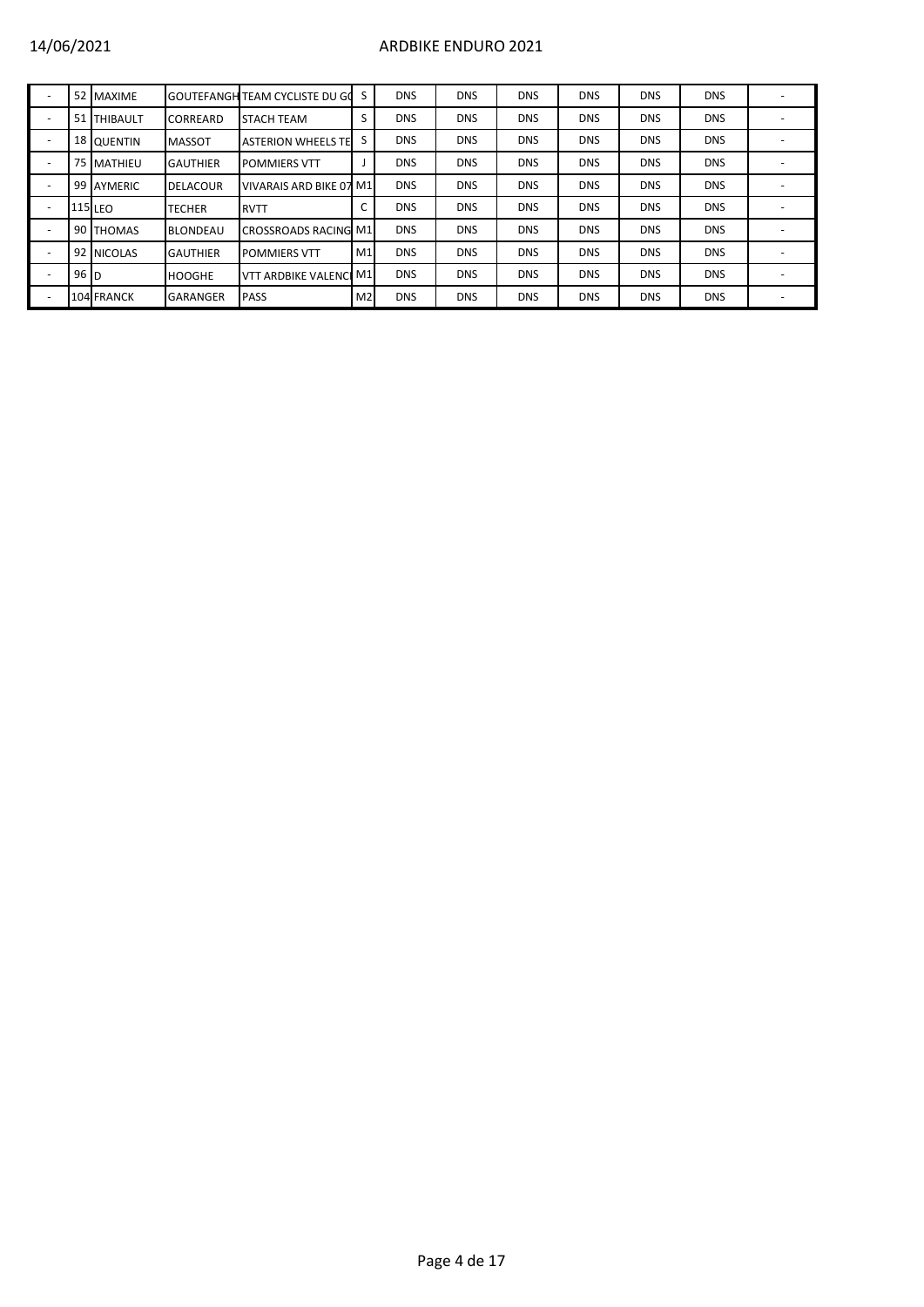|          |         |                         |                   | <b>SCRATCH GENERAL SANS VAE</b>                                                                       |      |                 |                 |                 |                                                            |            |                                                                        |              |
|----------|---------|-------------------------|-------------------|-------------------------------------------------------------------------------------------------------|------|-----------------|-----------------|-----------------|------------------------------------------------------------|------------|------------------------------------------------------------------------|--------------|
| Position | Dossard | <b>NOM</b>              | PRENOM            | EQUIPE                                                                                                | Caté | SP <sub>1</sub> | SP <sub>2</sub> | SP <sub>3</sub> | SP4                                                        | <b>SP5</b> | <b>Temps total</b>                                                     | Ecart        |
| 1        | 2       | <b>FLORIAN</b>          | <b>ROCH</b>       | VTT ARDBIKE VALENC                                                                                    |      |                 |                 |                 |                                                            |            | \$ 0:06:04,8800:05:09,1030:08:25,2630:06:00,4360:05:05,023 0:30:44,705 | 00:00:00,000 |
| 2        | 5       | ARNAUD                  | GARANGER          |                                                                                                       |      |                 |                 |                 |                                                            |            | \$ 0:06:18,4540:05:14,2990:08:43,5870:06:11,4250:05:01,152 0:31:28,917 | 00:00:44,212 |
| 3        | 1       | ADRIEN                  | <b>PONTIER</b>    | VTT ARDBIKE VALENC                                                                                    |      |                 |                 |                 |                                                            |            |                                                                        | 00:01:11,053 |
| 4        | 3       | MATTHIEU                | <b>BELVAL</b>     | VTT ARDBIKE VALENCI                                                                                   |      |                 |                 |                 |                                                            |            | S 0:06:22,0570:05:11,2590:09:03,5530:06:15,6070:05:10,165 0:32:02,641  | 00:01:17,936 |
| 5        | 33      | <b>ROMAIN</b>           | CROZ              | ARC MOUNTAIN BIKE                                                                                     |      |                 |                 |                 |                                                            |            | \$ 0:06:18,7410:05:14,1910:08:52,5710:06:18,0970:05:23,653 0:32:07,253 | 00:01:22,548 |
| 6        | 12      | <b>ALEXIS</b>           | LEBERT            | LA MOTTE SERVOLEX                                                                                     | S    |                 |                 |                 |                                                            |            | 0:06:28,4920:05:20,3310:08:47,6400:06:24,0220:05:11,111 0:32:11,596    | 00:01:26,891 |
| 7        | 25      | <b>GUILLAUME</b>        | <b>COLE</b>       | VELO CLUB DE BESSE                                                                                    |      |                 |                 |                 |                                                            |            | S 0:06:36,5620:05:26,1650:09:04,9260:06:22,9700:05:22,916 0:32:53,539  | 00:02:08,834 |
| 8        | 53      | <b>BAPTISTE</b>         | <b>DUBRAYS</b>    | CHARMEIL VTT                                                                                          |      |                 |                 |                 |                                                            |            | S 0:06:27,0100:05:23,7910:09:25,9240:06:14,6590:05:26,163 0:32:57,547  | 00:02:12,842 |
| 9        | 68      | <b>FREDERIC</b>         | VALES             |                                                                                                       |      |                 |                 |                 |                                                            |            | S 0:06:40,6570:05:28,3110:09:01,1200:06:22,5760:05:30,185 0:33:02,849  | 00:02:18,144 |
| 10       | 8       | <b>MATHIS</b>           | <b>PETIOT</b>     | <b>ISSOIRE MOUNTAIN B</b>                                                                             |      |                 |                 |                 |                                                            |            | \$ 0:06:34,4630:05:32,6780:09:04,2950:06:40,5580:05:22,885 0:33:14,879 | 00:02:30,174 |
| 11       | 9       | <b>JEREMY</b>           | LANGLADE          | VELO CLUB DU VELAY                                                                                    |      |                 |                 |                 |                                                            |            | 0:06:37,4490:05:27,3650:09:24,4490:06:31,7160:05:16,206 0:33:17,185    | 00:02:32,480 |
| 12       | 37      | <b>NANS</b>             | <b>BLACHERE</b>   | VELO CLUB DU PAYS V                                                                                   | S.   |                 |                 |                 |                                                            |            | 0:06:55,6020:05:48,1470:09:14,1590:06:35,8990:05:30,563 0:34:04,370    | 00:03:19,665 |
| 13       | 6       | <b>THIBAUT</b>          | LEGASTELOIS       | VTT ARDBIKE VALENCI                                                                                   |      |                 |                 |                 |                                                            |            | S 0:07:08,6280:05:53,6620:09:05,3850:06:42,8050:05:21,209 0:34:11,689  | 00:03:26,984 |
| 14       | 34      | <b>BRECHIGNAC DENIS</b> |                   | ARC MOUNTAIN BIKE                                                                                     |      |                 |                 |                 | \$ 0:07:10,5800:05:50,3850:09:09,7050:06:50,0280:05:18,351 |            | 0:34:19,049                                                            | 00:03:34,344 |
| 15       | 94      | <b>EMILIEN</b>          | <b>BUSSON</b>     |                                                                                                       |      |                 |                 |                 |                                                            |            | M10:06:55,0990:05:42,6630:09:29,5590:06:33,2450:05:44,196 0:34:24,762  | 00:03:40,057 |
| 16       | 11      | <b>TONY</b>             | <b>RAMPON</b>     | VTT ARDBIKE VALENCI                                                                                   | S    |                 |                 |                 |                                                            |            | 0:06:56,4580:05:45,1780:09:34,4710:06:42,6120:05:31,341 0:34:30,060    | 00:03:45,355 |
| 17       | 24      | <b>FREDERIC</b>         | <b>BONNEFILLE</b> | TEAM VELO CLUB MEI                                                                                    |      |                 |                 |                 |                                                            |            | 0:06:40,4390:05:48,6860:09:37,7830:06:38,2020:05:45,038 0:34:30,148    | 00:03:45,443 |
| 18       | 4       | SAMUEL                  | LUCAS             |                                                                                                       |      |                 |                 |                 |                                                            |            | \$ 0:06:55,4820:05:42,8540:09:40,2520:06:36,2020:05:36,436 0:34:31,226 | 00:03:46,521 |
| 19       | 77      | <b>GABIN</b>            | TERRASSON         | ANNECY CYCLISME CO                                                                                    |      |                 |                 |                 |                                                            |            | 0:06:43,4360:05:43,3330:09:38,2860:06:40,9330:05:52,544 0:34:38,532    | 00:03:53,827 |
| 20       | 7       | <b>CESAR</b>            | CHAUVET           | VIVARAIS ARD BIKE 07                                                                                  |      |                 |                 |                 |                                                            |            | S 0:06:38,6470:05:59,2970:09:37,2140:06:30,4350:05:56,156 0:34:41,749  | 00:03:57,044 |
| 21       | 32      | <b>ADRIEN</b>           | TIPPETT           | VTT ARDBIKE VALENCI                                                                                   |      |                 |                 |                 |                                                            |            | S 0:06:44,5130:06:00,6340:09:39,0720:06:47,3610:05:36,721 0:34:48,301  | 00:04:03,596 |
| 22       | 35      | SAINT                   | AUBIN             | ARC MOUNTAIN BIKE                                                                                     |      |                 |                 |                 |                                                            |            | \$ 0:06:51,7340:05:53,0160:09:37,3150:06:41,6170:05:45,267 0:34:48,949 | 00:04:04,244 |
| 23       | 28      | <b>GABRIEL</b>          | MAGNAVAL          | VELO CLUB DE BESSE                                                                                    |      |                 |                 |                 |                                                            |            | \$ 0:06:57,4650:05:42,9950:09:39,3500:06:46,0860:05:49,245 0:34:55,141 | 00:04:10,436 |
| 24       | 21      | <b>ADRIEN</b>           | GAL               |                                                                                                       |      |                 |                 |                 |                                                            |            | \$ 0:06:54,6850:05:58,3280:09:37,9160:06:38,7480:05:47,388 0:34:57,065 | 00:04:12,360 |
| 25       | 38      | LE                      | <b>FUR</b>        |                                                                                                       |      |                 |                 |                 |                                                            |            | \$ 0:06:58,1520:05:53,4470:09:43,3090:06:49,3470:05:42,860 0:35:07,115 | 00:04:22,410 |
| 26       |         | 30 LEO                  | <b>GOYFFON</b>    | ANNECY CYCLISME CO S 0:06:52,4850:05:55,2230:09:45,9490:06:54,5310:05:41,757 0:35:09,945 00:04:25,240 |      |                 |                 |                 |                                                            |            |                                                                        |              |
| 27       | 83      | <b>REMI</b>             | MAGNAVAL          | <b>VELO CLUB DE BESSE</b>                                                                             |      |                 |                 |                 |                                                            |            | 0:06:47,8370:05:45,6380:10:09,8630:06:42,1840:05:54,399 0:35:19,921    | 00:04:35,216 |
| 28       | 50      | <b>DUMAS</b>            | <b>MAILLON</b>    | <b>BUSE BIKE CREW</b>                                                                                 |      |                 |                 |                 |                                                            |            | \$ 0:07:01,8370:06:00,7290:09:42,0900:06:50,3610:05:49,807 0:35:24,824 | 00:04:40,119 |
| 29       | 27      | <b>ALEXIS</b>           | <b>BARET</b>      | <b>VELO CLUB DE BESSE</b>                                                                             |      |                 |                 |                 |                                                            |            | \$ 0:07:02,5380:05:58,1340:09:50,7800:06:51,4710:05:44,394 0:35:27,317 | 00:04:42,612 |
| 30       | 39      | <b>ANTOINE</b>          | <b>NOYERIE</b>    | VTT ARDBIKE VALENCI                                                                                   |      |                 |                 |                 |                                                            |            | S 0:06:51,2080:05:47,8470:09:51,2910:06:39,8580:06:21,821 0:35:32,025  | 00:04:47,320 |
| 31       | 63      | YANN                    | <b>DUCLOS</b>     |                                                                                                       | S    |                 |                 |                 |                                                            |            | 0:07:12,4970:05:56,6860:09:48,8440:06:46,1910:05:51,341 0:35:35,559    | 00:04:50,854 |
| 32       | 36      | <b>BRIAN</b>            | ALMELA            | TARENTAISE BIKE ACA                                                                                   | S    |                 |                 |                 |                                                            |            | 0:07:04,0140:05:58,5490:09:59,1900:06:52,2200:05:51,319 0:35:45,292    | 00:05:00,587 |
| 33       | 76      | <b>BATISTE</b>          | JOUVE             | VTT ARDBIKE VALENCI                                                                                   |      |                 |                 |                 |                                                            |            | 0:06:59,5680:05:59,0250:10:17,5390:07:03,1450:05:55,627 0:36:14,904    | 00:05:30,199 |
| 34       | 43      | <b>CORENTIN</b>         | <b>ROUDIL</b>     | TEAM VELO CLUB MEI                                                                                    |      |                 |                 |                 |                                                            |            | S 0:06:58,6230:06:12,9070:10:28,9430:06:56,3110:05:38,582 0:36:15,366  | 00:05:30,661 |
| 35       | 19      | ESTEBAN                 | <b>CLAPIER</b>    |                                                                                                       |      |                 |                 |                 |                                                            |            | S 0:07:10,9870:06:10,2070:10:11,5750:07:02,6740:06:07,840 0:36:43,283  | 00:05:58,578 |
| 36       | 14      | MAXIME                  | CAVIGLIA          | TEAM CHEVALIERS EN                                                                                    | S    |                 |                 |                 |                                                            |            | 0:07:18,5640:06:18,9120:10:05,4760:07:08,9340:05:54,877 0:36:46,763    | 00:06:02,058 |
| 37       | 91      | SEBASTIEN               | PETIT             | OMPI                                                                                                  |      |                 |                 |                 |                                                            |            | M1 0:07:19,4700:06:05,6590:10:18,1840:07:01,8550:06:09,878 0:36:55,046 | 00:06:10,341 |
| 38       | 71      | ARNAUD                  | ALLEMAND          |                                                                                                       |      |                 |                 |                 |                                                            |            | S 0:07:22,1830:06:29,0870:10:16,1130:07:03,4150:05:45,321 0:36:56,119  | 00:06:11,414 |
| 39       | 22      | VALENTIN                | CALIMODIO         | ETOILE CYCLISTE MUR                                                                                   |      |                 |                 |                 |                                                            |            | S 0:07:09,8740:06:11,2890:10:07,9030:07:16,8680:06:11,808 0:36:57,742  | 00:06:13,037 |
| 40       | 64      | SAMUEL                  | ROL               |                                                                                                       |      |                 |                 |                 |                                                            |            | S 0:07:21,6630:06:14,4700:10:22,0350:07:11,2660:06:01,993 0:37:11,427  | 00:06:26,722 |
| 41       | 17      | <b>MORGAN</b>           | <b>MOINIER</b>    | SLIDE CLOTHING                                                                                        | S    |                 |                 |                 |                                                            |            | 0:07:23,2580:06:13,0110:10:16,2300:07:14,0590:06:16,415 0:37:22,973    | 00:06:38,268 |
| 42       | 95      | <b>STEPHEN</b>          | <b>ROBIN</b>      |                                                                                                       |      |                 |                 |                 |                                                            |            | M10:07:14,4030:06:20,2850:10:13,0750:07:22,7650:06:15,295 0:37:25,823  | 00:06:41,118 |
| 43       | 16      | <b>CEDRIC</b>           | <b>BERNARD</b>    | <b>CPRP</b>                                                                                           |      |                 |                 |                 |                                                            |            | S 0:07:15,4960:06:03,3330:10:25,9340:07:12,2790:06:30,415 0:37:27,457  | 00:06:42,752 |
| 44       | 81      | <b>MATHIS</b>           | <b>MERCK</b>      | TEAM VELO CLUB MEI                                                                                    |      |                 |                 |                 |                                                            |            | 0:07:21,2480:06:21,8380:10:44,5990:07:09,3420:05:59,391 0:37:36,418    | 00:06:51,713 |
| 45       | 54      | <b>YANN</b>             | SARRET            | VELO CLUB PIERRELAT                                                                                   |      |                 |                 |                 | S 0:07:11,1410:06:27,3770:10:44,8520:07:19,5340:06:10,375  |            | 0:37:53,279                                                            | 00:07:08,574 |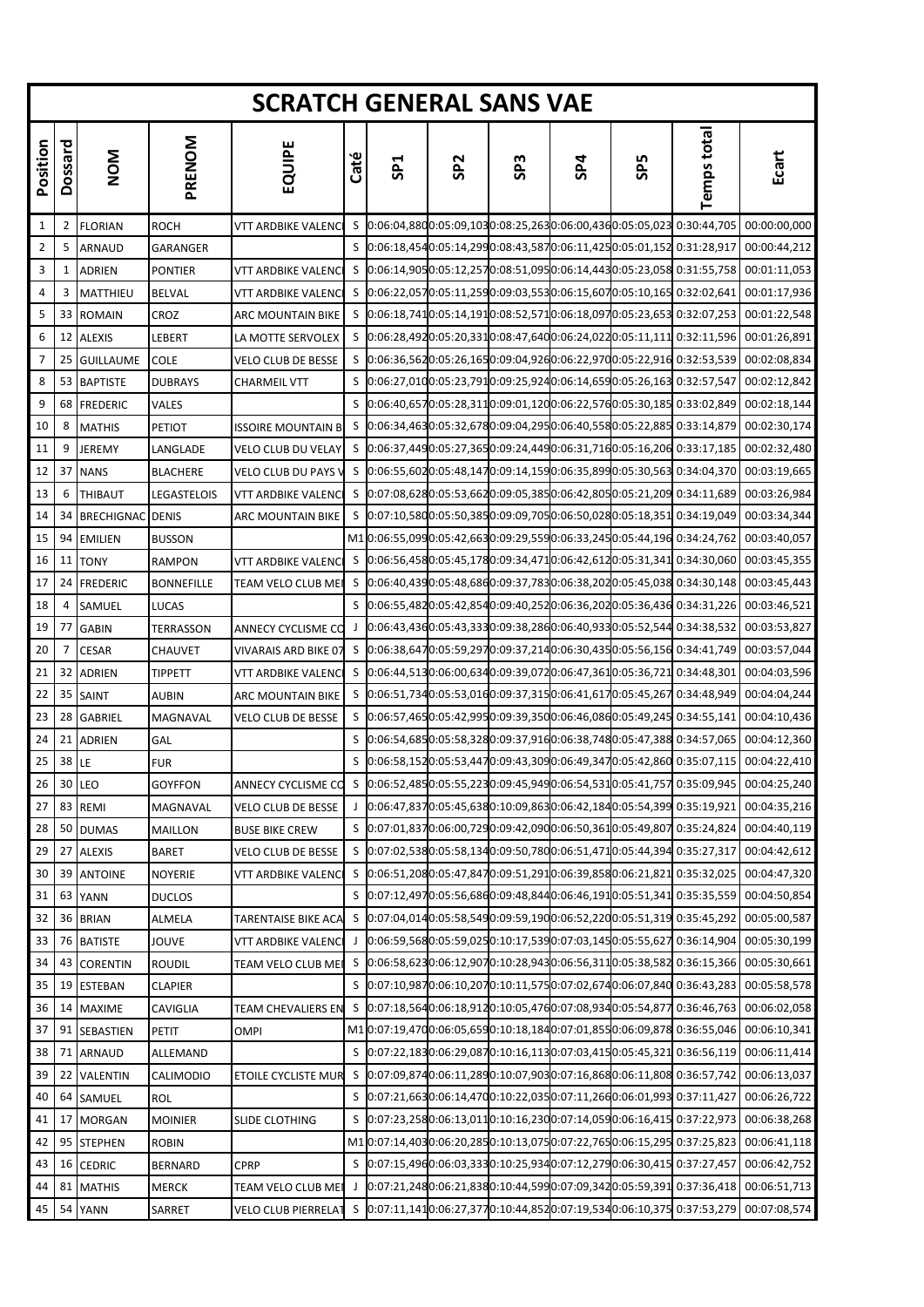| 46 |    | 140 FLORENT         | <b>BIOTTEAU</b> |                                                                                           | S |                                                           |  |  | 0:07:34,5190:06:25,7940:10:36,8130:07:13,3170:06:03,703 0:37:54,146        | 00:07:09,441                                                                       |
|----|----|---------------------|-----------------|-------------------------------------------------------------------------------------------|---|-----------------------------------------------------------|--|--|----------------------------------------------------------------------------|------------------------------------------------------------------------------------|
| 47 |    | 31 SYLVAIN          | <b>MARION</b>   | VELO CLUB DU PAYS D                                                                       |   |                                                           |  |  | S 0:07:24,4660:06:13,8130:10:38,7200:07:10,6730:06:28,579 0:37:56,251      | 00:07:11,546                                                                       |
| 48 | 78 | ALEXANDRE           | <b>BONNIOT</b>  | XC 63                                                                                     |   |                                                           |  |  | J 0:07:19,9600:06:30,8730:10:30,3600:07:20,8890:06:22,304 0:38:04,386      | 00:07:19,681                                                                       |
| 49 | 80 | <b>ETIENNE</b>      | COURANT         | TEAM VELO CLUB MEI                                                                        |   |                                                           |  |  | J 0:07:47,7480:06:28,6480:10:40,1980:07:08,3460:05:59,745 0:38:04,685      | 00:07:19,980                                                                       |
| 50 | 69 | <b>LAURENT</b>      | <b>TEPPE</b>    |                                                                                           |   |                                                           |  |  | S 0:07:25,5350:06:09,4320:10:38,2800:07:15,6210:06:36,762 0:38:05,630      | 00:07:20,925                                                                       |
| 51 | 44 | <b>NILS</b>         | GUILLIER        | VIVARAIS ARD BIKE 07                                                                      |   |                                                           |  |  | \$ 0:07:56,5980:06:53,2790:10:59,9380:07:28,0820:04:50,023 0:38:07,920     | 00:07:23,215                                                                       |
| 52 | 23 | <b>FABIEN</b>       | <b>BEGUE</b>    | RED EYES 974                                                                              |   |                                                           |  |  | S 0:07:21,2350:06:14,6680:10:16,4130:07:31,1490:06:44,668 0:38:08,133      | 00:07:23,428                                                                       |
| 53 | 89 | LEO                 | CHABANAS        | VELO CLUB DU PAYS D                                                                       |   |                                                           |  |  | 0:07:50,4120:06:18,9420:11:02,1140:07:04,3050:05:57,155 0:38:12,928        | 00:07:28,223                                                                       |
| 54 | 61 | <b>GAUTIER</b>      | <b>FREBOURG</b> |                                                                                           |   |                                                           |  |  | \$ 0:07:38,1420:06:34,7190:10:29,6120:07:29,7600:06:13,064 0:38:25,297     | 00:07:40,592                                                                       |
| 55 | 29 | <b>MATTHIEU</b>     | LOIZY           | VTT ARDBIKE VALENCI                                                                       |   |                                                           |  |  | \$ 0:07:11,2570:06:11,1000:11:09,5360:07:28,8210:06:38,108 0:38:38,822     | 00:07:54,117                                                                       |
| 56 | 49 | <b>LOIC</b>         | <b>DUCROS</b>   | VELO CLUB ROANNAIS                                                                        |   |                                                           |  |  | S 0:10:16,6160:06:08,9700:09:37,6820:06:55,3410:05:42,786 0:38:41,395      | 00:07:56,690                                                                       |
| 57 |    | 120 ALEXANDRA       | <b>MARCHAL</b>  |                                                                                           |   |                                                           |  |  | F 0:07:43,3500:06:28,2050:10:39,3150:07:28,9810:06:22,266 0:38:42,117      | 00:07:57,412                                                                       |
| 58 |    | 56 QUENTIN          | <b>BOURGUE</b>  |                                                                                           |   |                                                           |  |  | S 0:07:25,7500:06:50,2430:11:08,6650:07:17,7900:06:22,511 0:39:04,959      | 00:08:20,254                                                                       |
| 59 | 48 | <b>CEDRIC</b>       | <b>MOINEL</b>   | <b>VIVARAIS ARD BIKE 07</b>                                                               |   |                                                           |  |  | \$ 0:07:56,9510:06:49,7420:10:36,4570:07:23,1940:06:25,847 0:39:12,191     | 00:08:27,486                                                                       |
| 60 |    | 105 FRANCOIS        | <b>BOULIN</b>   | A C BOLLENE                                                                               |   |                                                           |  |  | M2 0:07:59,5870:06:44,6530:10:47,6030:07:36,9820:06:14,219 0:39:23,044     | 00:08:38,339                                                                       |
| 61 | 45 | <b>SYLVAIN</b>      |                 | GRATTEPANCHE VIVARAIS ARD BIKE 07                                                         |   |                                                           |  |  | \$ 0:07:30,3200:06:32,8220:10:23,5370:07:10,8840:07:46,657 0:39:24,220     | 00:08:39,515                                                                       |
| 62 |    | 45 SYLVAIN          |                 | GRATTEPANCHE VIVARAIS ARD BIKE 07                                                         |   |                                                           |  |  | \$ 0:07:30,3200:06:32,8220:10:23,5370:07:10,8840:07:46,657 0:39:24,220     | 00:08:39,515                                                                       |
| 63 | 46 | <b>YANN</b>         | CHAMBON         | <b>VIVARAIS ARD BIKE 07</b>                                                               |   |                                                           |  |  | \$ 0:07:48,9320:06:36,5340:11:05,0970:07:36,1610:06:34,953 0:39:41,677     | 00:08:56,972                                                                       |
| 64 | 65 | <b>JORIS</b>        | <b>CURCIO</b>   |                                                                                           |   |                                                           |  |  | S 0:07:30,6010:06:27,4800:11:24,1390:07:18,1820:07:02,136 0:39:42,538      | 00:08:57,833                                                                       |
| 65 |    | 102 EMMANUEL        | <b>ABATE</b>    | ANNECY CYCLISME CO M2 0:07:41,4210:06:40,3190:11:34,0210:07:21,9070:06:35,488 0:39:53,156 |   |                                                           |  |  |                                                                            | 00:09:08,451                                                                       |
| 66 | 41 | <b>CLOVIS</b>       | VEYRUNES        | TEAM VELO CLUB MEI                                                                        |   |                                                           |  |  | \$ 0:07:47,6540:06:46,2400:11:27,2910:07:48,5480:06:13,269 0:40:03,002     | 00:09:18,297                                                                       |
| 67 |    | 84 HUGUES           | SEJALON         |                                                                                           |   |                                                           |  |  | 0:09:27,2740:06:30,8490:10:31,9310:07:07,4400:06:35,017 0:40:12,511        | 00:09:27,806                                                                       |
| 68 | 85 | <b>ARTHUR</b>       | VALEAU          | VELO CLUB DU VELAY                                                                        | J |                                                           |  |  | 0:08:11,1870:06:46,3330:10:47,1340:07:40,5310:06:50,812 0:40:15,997        | 00:09:31,292                                                                       |
| 69 | 82 | <b>YANN</b>         | CHABANET        | XC 63                                                                                     |   |                                                           |  |  | 0:07:56,5070:08:24,1000:10:47,4370:07:19,2590:06:00,999 0:40:28,302        | 00:09:43,597                                                                       |
| 70 |    | 106 STEPHANE        | <b>BROTTES</b>  | VELO CLUB DE VALRH M2 0:07:47,3630:07:03,0420:11:35,8260:07:30,8610:06:31,557 0:40:28,649 |   |                                                           |  |  |                                                                            | 00:09:43,944                                                                       |
| 71 | 55 | <b>VINCENT</b>      | MICHEL          | <b>TEAM CHEVALIERS EN</b>                                                                 |   | S 0:07:54,0280:07:05,2590:11:19,5390:07:50,8320:06:21,434 |  |  | 0:40:31,092                                                                | 00:09:46,387                                                                       |
| 72 |    | 121 AXELLE          | MURIGNEUX       | <b>VTT ARDBIKE VALENCI</b>                                                                |   |                                                           |  |  | F 0:08:00,3140:06:42,4210:11:21,3090:07:46,6600:06:41,937 0:40:32,641      | 00:09:47,936                                                                       |
| 73 |    | 139 ALESSIO         | SALOMONI        |                                                                                           | S | 0:07:59,4980:06:44,5790:11:27,7460:07:26,0390:07:09,455   |  |  | 0:40:47,317                                                                | 00:10:02,612                                                                       |
| 74 |    | 60 JORIS            | VERSINO         |                                                                                           | S | 0:08:11,4870:07:06,9560:11:24,1600:07:37,9820:06:32,924   |  |  | 0:40:53,509                                                                | 00:10:08,804                                                                       |
| 75 | 59 | <b>VICTOR</b>       | <b>BERNARD</b>  |                                                                                           |   |                                                           |  |  |                                                                            | S 0:07:42,5870:07:16,6650:11:44,0260:07:51,2410:06:41,633 0:41:16,152 00:10:31,447 |
| 76 |    | 125 LAURE           | <b>MERCIER</b>  | <b>VELO CLUB RUMILLIEN</b>                                                                |   |                                                           |  |  | F 0:08:00,0040:07:01,3730:11:52,9150:07:45,4330:06:57,216 0:41:36,941      | 00:10:52,236                                                                       |
| 77 |    | 20 FLORIAN          | VANSTRAELEN     |                                                                                           |   |                                                           |  |  | S 0:07:38,4640:06:14,4190:13:36,4390:07:11,5670:07:01,080 0:41:41,969      | 00:10:57,264                                                                       |
| 78 | 72 | RAPHAEL             | VALET           |                                                                                           |   |                                                           |  |  | S 0:08:28,4450:06:52,8430:12:01,8920:08:02,2640:06:46,588 0:42:12,032      | 00:11:27,327                                                                       |
| 79 | 70 | <b>NICOLAS</b>      | <b>GARNIER</b>  |                                                                                           | S |                                                           |  |  | 0:08:10,5690:07:03,4550:12:00,8840:08:01,8290:07:05,116 0:42:21,853        | 00:11:37,148                                                                       |
| 80 | 58 | <b>DELLA</b>        | VECCHIA         | <b>AUCUN</b>                                                                              | S |                                                           |  |  | 0:08:10,6560:07:00,1000:12:34,8350:07:58,1460:06:40,946 0:42:24,683        | 00:11:39,978                                                                       |
| 81 | 58 | <b>DELLA</b>        | VECCHIA         | <b>AUCUN</b>                                                                              | S |                                                           |  |  | 0:08:10,6560:07:00,1000:12:34,8350:07:58,1460:06:40,946 0:42:24,683        | 00:11:39,978                                                                       |
| 82 | 93 | PIERRE HENRI BROUTY |                 | <b>VTT ARDBIKE VALENCI</b>                                                                |   |                                                           |  |  | M10:09:32,4150:07:26,1620:11:23,8640:07:51,4490:06:23,819 0:42:37,709      | 00:11:53,004                                                                       |
| 83 |    | 126 FLORA           | LESOIN          | ANNECY CYCLISME CO                                                                        |   |                                                           |  |  | F 0:08:32,4320:07:10,6010:11:50,7050:08:14,7450:06:52,556 0:42:41,039      | 00:11:56,334                                                                       |
| 84 | 40 | <b>QUENTIN</b>      | DANIEL          |                                                                                           | S | 0:11:39,5650:06:06,3320:11:36,8170:07:16,2700:06:15,810   |  |  | 0:42:54,794                                                                | 00:12:10,089                                                                       |
| 85 |    | 141 PASCAL          | SARIAN          |                                                                                           | S |                                                           |  |  | 0:08:44,6930:07:03,7630:12:06,6970:08:21,6710:06:48,930 0:43:05,754        | 00:12:21,049                                                                       |
| 86 | 66 | <b>ALEX</b>         | <b>FARCIS</b>   |                                                                                           | S |                                                           |  |  | 0:08:19,8620:07:13,3950:12:28,4460:07:55,7000:07:12,359 0:43:09,762        | 00:12:25,057                                                                       |
| 87 | 13 | <b>ANTHONY</b>      | <b>GACHET</b>   |                                                                                           | S |                                                           |  |  | 0:08:26,8030:07:11,7720:12:00,8470:08:09,3850:07:23,209 0:43:12,016        | 00:12:27,311                                                                       |
| 88 |    | 138 COLAS           | SAGNE           |                                                                                           | S | 0:09:00,5110:07:31,1250:11:55,8860:08:12,6810:06:46,985   |  |  | 0:43:27,188                                                                | 00:12:42,483                                                                       |
| 89 |    | 100 YANCE           | VERU            | <b>VCPSF</b>                                                                              |   |                                                           |  |  | M10:08:16,3840:06:56,2030:13:00,0390:07:39,6750:08:08,111 0:44:00,412      | 00:13:15,707                                                                       |
| 90 |    | 143 BENJAMIN        | <b>CUER</b>     |                                                                                           |   |                                                           |  |  | S 0:08:43,3810:07:49,0350:12:16,8760:08:16,5040:07:00,766 0:44:06,562      | 00:13:21,857                                                                       |
| 91 |    | 103 STEPHANE        | MAILLARD        | <b>BMXSUCY 94</b>                                                                         |   |                                                           |  |  | M2 0:08:16,604 0:07:13,222 0:12:31,522 0:08:28,179 0:07:43,740 0:44:13,267 | 00:13:28,562                                                                       |
| 92 | 47 | <b>GAETAN</b>       | DESORMEAUX      | <b>VIVARAIS ARD BIKE 07</b>                                                               |   |                                                           |  |  | \$ 0:09:03,6840:07:42,1930:11:49,7150:08:00,8820:08:32,659 0:45:09,133     | 00:14:24,428                                                                       |
| 93 | 98 | <b>OLIVIER</b>      | PASQUALIN       | UC CULOZ BELLEY                                                                           |   |                                                           |  |  | M1 0:08:57,7940:07:50,2520:12:25,2030:09:01,9950:07:22,971 0:45:38,215     | 00:14:53,510                                                                       |
| 94 | 42 | <b>MAXIME</b>       | GRASSET         | MOTOCLUB DU VALD                                                                          |   | S 0:08:50,7380:08:22,4300:12:59,4130:08:42,8490:07:14,309 |  |  | 0:46:09,739                                                                | 00:15:25,034                                                                       |
| 95 |    | 124 LAURENCE        | CHAMPAVIER      | ECOV                                                                                      |   |                                                           |  |  | F 0:08:53,1350:07:59,3890:13:19,3360:08:35,5420:07:26,713 0:46:14,115      | 00:15:29,410                                                                       |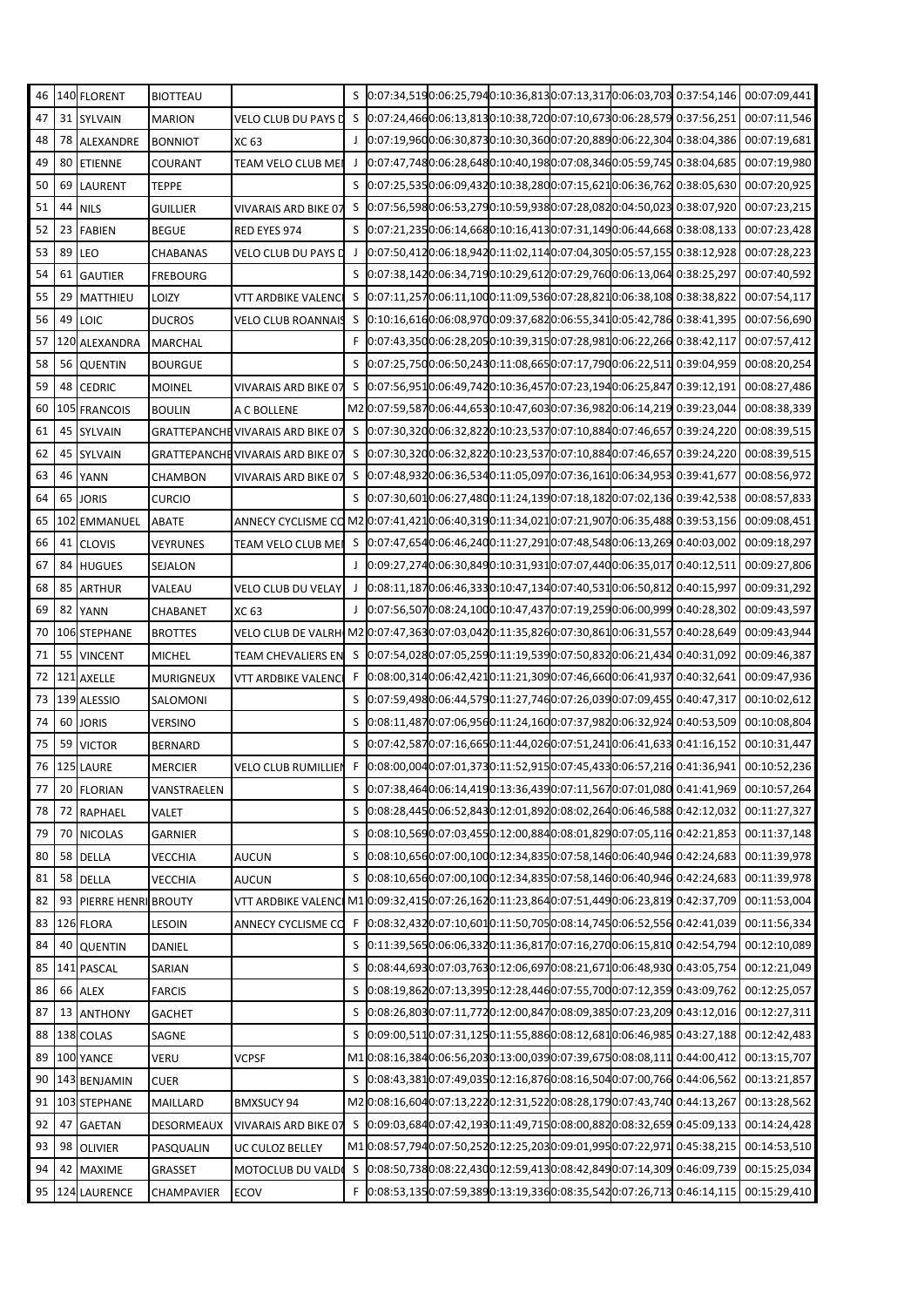| 96                       | 67             | SAMUEL              | JONES           |                                                                                                        |    |            |                                                |            |            |             | S 0:07:32,5440:16:41,4710:10:41,3000:07:05,3830:06:32,541 0:48:33,239      | 00:17:48,534                                                                        |
|--------------------------|----------------|---------------------|-----------------|--------------------------------------------------------------------------------------------------------|----|------------|------------------------------------------------|------------|------------|-------------|----------------------------------------------------------------------------|-------------------------------------------------------------------------------------|
| 97                       |                | 153 REMI            | LAFFRAY         |                                                                                                        |    |            |                                                |            |            |             |                                                                            | \$ 0:08:14,5330:09:18,5660:14:56,7630:09:14,5320:08:09,299 0:49:53,693 00:19:08,988 |
| 98                       |                | 145 GUILLAUME       | <b>DURR</b>     | TEAM CHEVALIERS EN M1 0:08:46,8190:08:36,9890:14:37,5570:09:17,5800:08:34,966 0:49:53,911 00:19:09,206 |    |            |                                                |            |            |             |                                                                            |                                                                                     |
| 99                       |                | 101 JULIEN          | VENDRIES        | <b>CESAR BIKE</b>                                                                                      |    |            |                                                |            |            |             | M10:10:16,6140:08:47,3960:16:33,9500:09:37,7220:08:37,003 0:53:52,685      | 00:23:07,980                                                                        |
|                          |                | 100 142 LAURENT     | <b>BONNEFOY</b> | <b>ALPINA VTT LYON</b>                                                                                 |    |            |                                                |            |            |             | M1 0:12:26,460 0:10:29,497 0:17:54,497 0:10:44,054 0:10:13,673 1:01:48,181 | 00:31:03,476                                                                        |
| 101                      |                | 97 JULIEN           | SENEZE          | <b>DDG 63</b>                                                                                          |    |            |                                                |            |            |             | M1 0:12:25,4050:13:10,4000:23:59,1340:12:53,0420:12:20,910 1:14:48,891     | 00:44:04,186                                                                        |
|                          |                | 102 150 TREVOR      | ELLIOT          | <b>GRESI FREERIDE</b>                                                                                  |    |            |                                                |            |            |             | S 0:14:55,9480:13:45,3480:22:43,3070:14:55,6610:13:36,583 1:19:56,847      | 00:49:12,142                                                                        |
| $\overline{\phantom{a}}$ |                | <b>118 GAUTHIER</b> | DOUX            | VTT ARDBIKE VALENCI                                                                                    |    |            | C 0:16:19,5250:07:34,7070:13:08,204            |            | <b>DNS</b> | 0:07:09,040 | <b>DNF</b>                                                                 |                                                                                     |
| $\overline{\phantom{a}}$ |                | 128 JUSTINE         | <b>BERNARD</b>  |                                                                                                        |    |            | F 0:14:18,6040:11:50,5510:27:49,757            |            | <b>DNS</b> | 0:12:54,052 | <b>DNF</b>                                                                 | $\Box$                                                                              |
| $\overline{\phantom{a}}$ |                | 117 ETHAN           | <b>BUDAI</b>    | <b>ANNECY BMX CLUB</b>                                                                                 |    |            | C 0:07:47,7560:06:28,3570:11:47,437            |            | <b>DNS</b> | 0:06:04,804 | <b>DNF</b>                                                                 |                                                                                     |
| $\overline{\phantom{a}}$ |                | <b>108 TOM</b>      | GOYFFON         | <b>EC MUROISE</b>                                                                                      |    |            | C 0:07:31,5210:06:11,2770:10:15,170            |            | <b>DNS</b> | 0:05:48,656 | <b>DNF</b>                                                                 |                                                                                     |
|                          |                | <b>110 NINO</b>     | <b>DEVISE</b>   | LA PEDALE ARDECHOI                                                                                     |    |            | C 0:08:02,5750:06:43,1950:11:49,178            |            | <b>DNS</b> | 0:06:44,211 | <b>DNF</b>                                                                 |                                                                                     |
| $\overline{\phantom{a}}$ |                | 107 LOUISON         | ARNAUD          | <b>TEAM PIVOT SUPERTO</b>                                                                              |    |            | C 0:07:03,2140:05:42,1740:09:14,209            |            | <b>DNS</b> | 0:05:38,934 | <b>DNF</b>                                                                 |                                                                                     |
| $\blacksquare$           |                | 127 NATHALIE        | osiowski        | <b>VTT ARDBIKE VALENCI</b>                                                                             |    |            | F 0:12:14,6050:16:04,8650:25:36,292            |            | <b>DNS</b> | 0:16:11,802 | <b>DNF</b>                                                                 | $\blacksquare$                                                                      |
| $\blacksquare$           | 88             | <b>KENZO</b>        | CHANEL          | SAINT SORLIN EN VALI                                                                                   |    |            | J 0:08:51,0310:07:52,5620:13:29,0500:12:06,882 |            |            | <b>DNS</b>  | <b>DNF</b>                                                                 |                                                                                     |
| $\blacksquare$           |                | <b>113 MAE</b>      | FOUCAULT        | <b>RVTT</b>                                                                                            |    |            | C 0:07:13,8400:05:58,1540:10:14,800            |            | <b>DNS</b> | 0:05:53,455 | <b>DNF</b>                                                                 |                                                                                     |
|                          |                | 109 AMAURY          | <b>BAUJARD</b>  | <b>ETOILE CYCLISTE MUR</b>                                                                             |    |            | C 0:07:59,4850:06:54,8630:12:18,023            |            | <b>DNS</b> | 0:06:41,249 | <b>DNF</b>                                                                 | $\blacksquare$                                                                      |
| $\overline{\phantom{a}}$ |                | 111 BOURGEAC        | GRAZ            | <b>CHABEUIL BMX</b>                                                                                    |    |            | C 0:08:10,5370:07:21,9270:13:47,673            |            | <b>DNS</b> | 0:06:40,732 | <b>DNF</b>                                                                 |                                                                                     |
| $\blacksquare$           |                | 148 OLIVIER         | MAHIEU          | <b>USM MONTARGIS</b>                                                                                   |    |            | M1 0:07:56,9750:06:49,8490:15:32,504           |            | <b>DNS</b> | 0:07:26,635 | <b>DNF</b>                                                                 | $\blacksquare$                                                                      |
| $\overline{\phantom{a}}$ |                | 119 VALENTIN        | METRAL          |                                                                                                        |    |            | C 0:08:58,5080:07:37,4000:13:57,519            |            | <b>DNS</b> | 0:07:04,869 | <b>DNF</b>                                                                 |                                                                                     |
| $\overline{\phantom{a}}$ |                | 112 YOUENN          | <b>BOLORE</b>   | <b>RVTT</b>                                                                                            |    |            | C 0:08:10,4300:07:35,3080:12:49,113            |            | <b>DNS</b> | 0:07:13,843 | <b>DNF</b>                                                                 |                                                                                     |
|                          |                | 116 FANCHE          | <b>BOUREZ</b>   | <b>UC AUBENAS</b>                                                                                      |    |            | C 0:07:36,4940:06:26,5960:10:34,292            |            | <b>DNS</b> | 0:06:09,993 | <b>DNF</b>                                                                 |                                                                                     |
| $\overline{\phantom{a}}$ |                | 147 LUDOVIC         | ORLANDI         | VTT ARDBIKE VALENCI                                                                                    |    |            | M1 0:08:46,6890:07:52,7890:13:50,589           |            | <b>DNS</b> | 0:07:28,820 | <b>DNF</b>                                                                 |                                                                                     |
| $\Box$                   |                | 152 EDOUARD         | GAMBIER         |                                                                                                        |    |            | S 0:07:43,5800:06:28,8480:11:48,886            |            | <b>DNS</b> | 0:06:28,582 | <b>DNF</b>                                                                 | $\blacksquare$                                                                      |
| $\overline{\phantom{a}}$ |                | <b>146 NICOLAS</b>  | REMBOWSKI       |                                                                                                        |    |            | M10:10:45,3660:09:05,7860:17:31,558            |            | <b>DNS</b> | 0:08:35,152 | <b>DNF</b>                                                                 |                                                                                     |
| $\overline{\phantom{a}}$ |                | 151 STEPHANE        | MIRABEL         |                                                                                                        |    |            | S 0:08:27,5730:07:14,0770:13:47,691            |            | <b>DNS</b> | 0:06:57,715 | <b>DNF</b>                                                                 | $\blacksquare$                                                                      |
|                          |                | 73 ANTONIN          | BARTHELET       |                                                                                                        |    |            | S 0:08:03,9790:06:57,6160:13:47,326            |            | <b>DNS</b> | <b>DNS</b>  | <b>DNF</b>                                                                 |                                                                                     |
| $\blacksquare$           |                | 149 CLEMENT         | BUFFAT          |                                                                                                        |    |            | S 0:10:11,4760:09:13,3230:19:29,328            |            | <b>DNS</b> | <b>DNS</b>  | <b>DNF</b>                                                                 | ÷,                                                                                  |
| $\overline{\phantom{a}}$ | 57             | <b>ALEXIS</b>       | BOUDRAS         |                                                                                                        |    |            | S 0:08:42,4650:07:53,6690:14:36,070            |            | <b>DNS</b> | <b>DNS</b>  | <b>DNF</b>                                                                 | $\blacksquare$                                                                      |
|                          | 74             | <b>NATHAN</b>       | MIRABEL         | VTT ARDBIKE VALENCI                                                                                    |    |            | 0:06:38,5650:05:20,3800:19:34,569              |            | <b>DNS</b> | <b>DNS</b>  | <b>DNF</b>                                                                 |                                                                                     |
|                          | 10             | <b>HUGO</b>         | BERNARD         | LA MOTTE SERVOLEX                                                                                      |    |            | S 0:06:39,4950:05:33,8470:09:20,878            |            | <b>DNS</b> | <b>DNS</b>  | <b>DNF</b>                                                                 |                                                                                     |
|                          |                | 62 BENJAMIN         | <b>BOBICHON</b> |                                                                                                        |    |            | S 0:09:51,3350:10:12,7360:17:30,257            |            | <b>DNS</b> | <b>DNS</b>  | <b>DNF</b>                                                                 |                                                                                     |
| $\overline{\phantom{a}}$ | 87             | <b>PACO</b>         | LEPINE          | VTT ARDBIKE VALENCI                                                                                    | J  |            | 0:08:59,4720:07:09,8870:13:49,608              |            | <b>DNS</b> | <b>DNS</b>  | <b>DNF</b>                                                                 |                                                                                     |
| $\overline{\phantom{a}}$ | 86             | LE                  | <b>NEZET</b>    | <b>RVTT</b>                                                                                            | J. |            | 0:09:11,4210:08:08,5720:17:20,284              |            | <b>DNS</b> | <b>DNS</b>  | <b>DNF</b>                                                                 | $\blacksquare$                                                                      |
| $\overline{\phantom{a}}$ |                | 114 NATHAN          | LEPINAY         | <b>RVTT</b>                                                                                            |    |            | C 0:07:45,1200:06:58,206                       | <b>DNS</b> | <b>DNS</b> | 0:06:14,378 | <b>DNF</b>                                                                 |                                                                                     |
| $\overline{\phantom{a}}$ |                | 123 JADE            | GENIN           | TEAM VELO CLUB MEI                                                                                     |    |            | F 0:08:42,2760:08:03,391                       | <b>DNS</b> | <b>DNS</b> | <b>DNS</b>  | <b>DNF</b>                                                                 | $\blacksquare$                                                                      |
|                          |                | 26 ANTONIN          | <b>BONNARD</b>  | <b>VELO CLUB DE BESSE</b>                                                                              |    |            | S 0:06:58,4530:06:15,383                       | <b>DNS</b> | <b>DNS</b> | <b>DNS</b>  | <b>DNF</b>                                                                 |                                                                                     |
| $\blacksquare$           | 79             | <b>TIZIANO</b>      | DENARO          | VTT ARDBIKE VALENCI                                                                                    | J  |            | 0:07:25,5420:06:22,274                         | <b>DNS</b> | <b>DNS</b> | <b>DNS</b>  | <b>DNF</b>                                                                 |                                                                                     |
| $\overline{\phantom{a}}$ |                | 122 STEPHANYE       | <b>ETHOIN</b>   | <b>BMXSUCY 94</b>                                                                                      |    |            | F 0:09:51,4150:10:51,249                       | <b>DNS</b> | <b>DNS</b> | <b>DNS</b>  | <b>DNF</b>                                                                 | $\blacksquare$                                                                      |
| $\overline{\phantom{a}}$ | 15             | <b>LUKAS</b>        | FOGLAR          |                                                                                                        | S  | <b>DNS</b> | <b>DNS</b>                                     | <b>DNS</b> | <b>DNS</b> | <b>DNS</b>  | <b>DNS</b>                                                                 |                                                                                     |
| $\overline{\phantom{a}}$ |                | 144 VINCENT         | THIBAUT         |                                                                                                        | S  | <b>DNS</b> | <b>DNS</b>                                     | <b>DNS</b> | <b>DNS</b> | <b>DNS</b>  | <b>DNS</b>                                                                 | $\overline{\phantom{a}}$                                                            |
| $\overline{\phantom{a}}$ | 52             | <b>MAXIME</b>       |                 | GOUTEFANGHE. TEAM CYCLISTE DU GO                                                                       | S  | <b>DNS</b> | <b>DNS</b>                                     | <b>DNS</b> | <b>DNS</b> | <b>DNS</b>  | <b>DNS</b>                                                                 |                                                                                     |
|                          | 51             | <b>THIBAULT</b>     | CORREARD        | STACH TEAM                                                                                             | S  | <b>DNS</b> | <b>DNS</b>                                     | <b>DNS</b> | <b>DNS</b> | <b>DNS</b>  | <b>DNS</b>                                                                 |                                                                                     |
| $\overline{\phantom{a}}$ | 18             | <b>QUENTIN</b>      | MASSOT          | <b>ASTERION WHEELS TE</b>                                                                              | S  | <b>DNS</b> | <b>DNS</b>                                     | <b>DNS</b> | <b>DNS</b> | <b>DNS</b>  | <b>DNS</b>                                                                 | $\blacksquare$                                                                      |
| $\overline{\phantom{a}}$ | 75             | MATHIEU             | GAUTHIER        | POMMIERS VTT                                                                                           | J  | <b>DNS</b> | <b>DNS</b>                                     | <b>DNS</b> | <b>DNS</b> | <b>DNS</b>  | <b>DNS</b>                                                                 |                                                                                     |
| $\overline{\phantom{a}}$ | 99             | <b>AYMERIC</b>      | DELACOUR        | VIVARAIS ARD BIKE 07 M1                                                                                |    | <b>DNS</b> | <b>DNS</b>                                     | <b>DNS</b> | <b>DNS</b> | <b>DNS</b>  | <b>DNS</b>                                                                 | $\qquad \qquad \blacksquare$                                                        |
| $\blacksquare$           | <b>115 LEO</b> |                     | TECHER          | <b>RVTT</b>                                                                                            | C  | <b>DNS</b> | <b>DNS</b>                                     | <b>DNS</b> | <b>DNS</b> | <b>DNS</b>  | <b>DNS</b>                                                                 |                                                                                     |
| $\blacksquare$           | 90             | <b>THOMAS</b>       | BLONDEAU        | <b>CROSSROADS RACING M1</b>                                                                            |    | <b>DNS</b> | <b>DNS</b>                                     | <b>DNS</b> | <b>DNS</b> | <b>DNS</b>  | <b>DNS</b>                                                                 |                                                                                     |
|                          | 92             | <b>NICOLAS</b>      | GAUTHIER        | POMMIERS VTT                                                                                           | M1 | <b>DNS</b> | <b>DNS</b>                                     | <b>DNS</b> | <b>DNS</b> | <b>DNS</b>  | <b>DNS</b>                                                                 | $\blacksquare$                                                                      |
|                          | 96 D           |                     | HOOGHE          | VTT ARDBIKE VALENCI M1                                                                                 |    | <b>DNS</b> | <b>DNS</b>                                     | <b>DNS</b> | <b>DNS</b> | <b>DNS</b>  | <b>DNS</b>                                                                 | $\overline{\phantom{a}}$                                                            |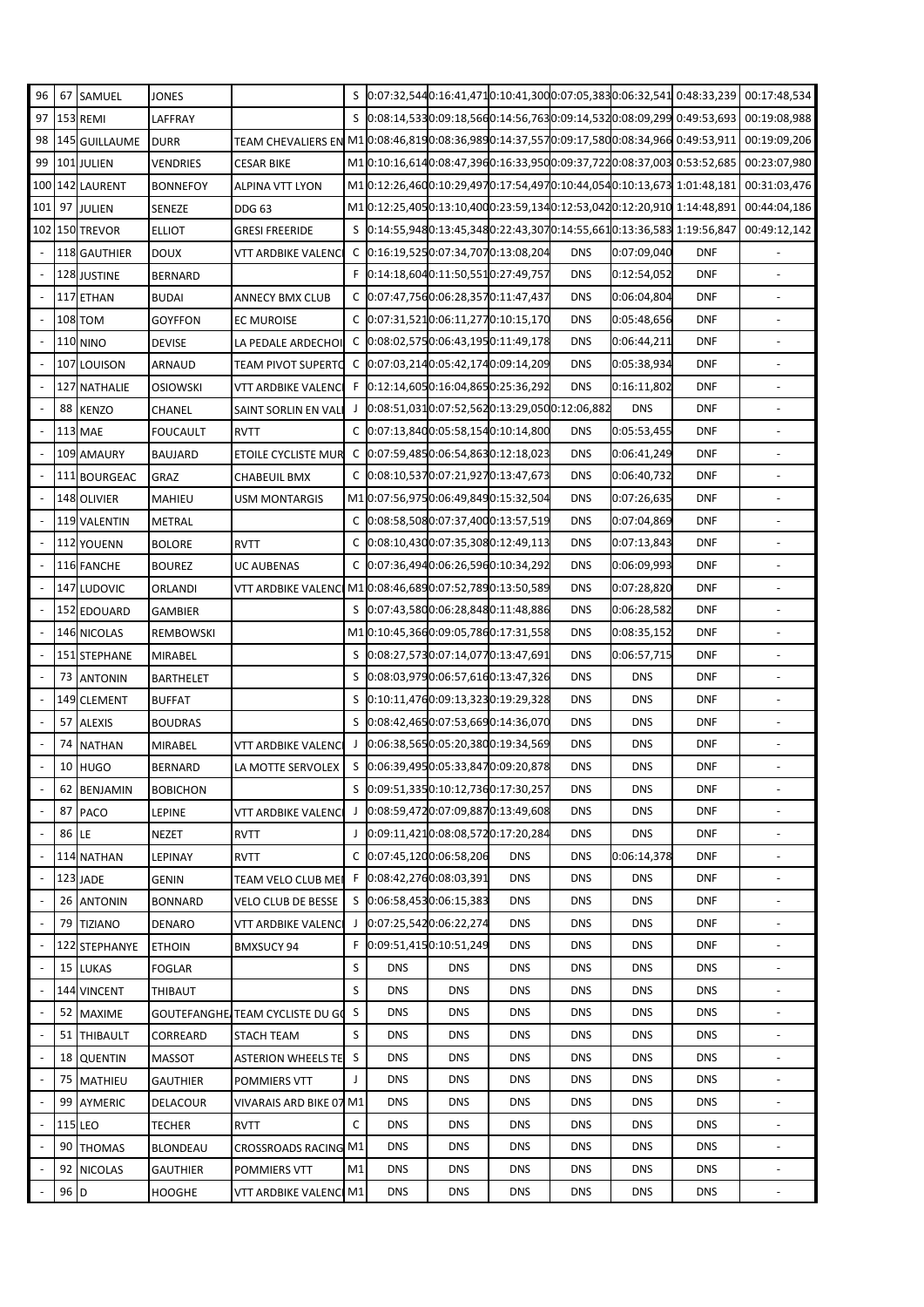|  |  |  | <b>LO4 FRANCK</b><br>__ | GARANGER | <b>IPASS</b><br>__ | M <sub>2</sub> | <b>DNS</b><br>$\sim$ | <b>DNS</b><br>$\sim$ | dns | DNS<br>$\sim$ | <b>DNS</b><br>$\sim$ | <b>DNS</b> |  |
|--|--|--|-------------------------|----------|--------------------|----------------|----------------------|----------------------|-----|---------------|----------------------|------------|--|
|--|--|--|-------------------------|----------|--------------------|----------------|----------------------|----------------------|-----|---------------|----------------------|------------|--|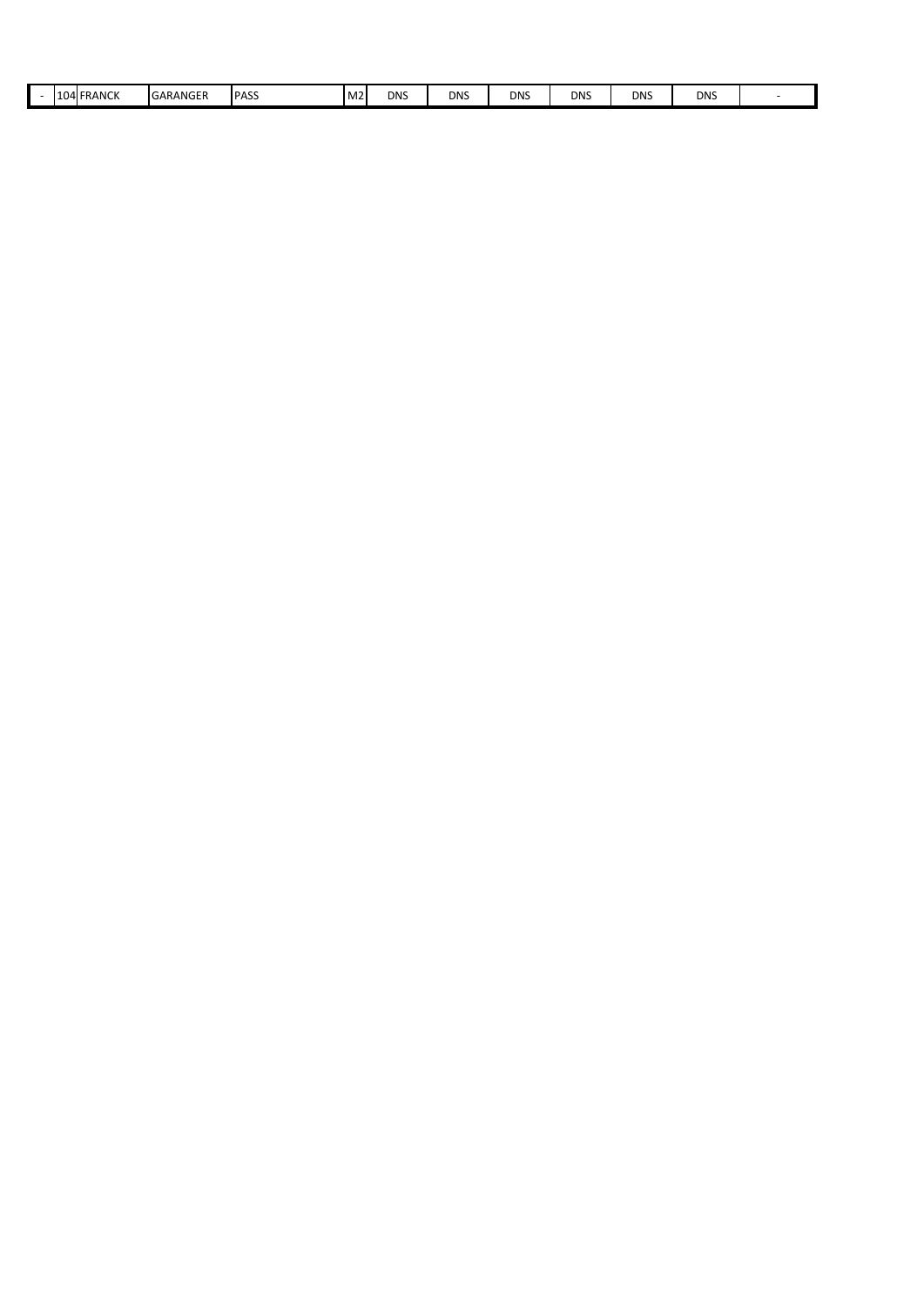|                          |         |                    |                   | <b>SCRATCH (SANS SP4) OPEN</b> |                |                 |                        |                                   |                 |                                                           |                              |
|--------------------------|---------|--------------------|-------------------|--------------------------------|----------------|-----------------|------------------------|-----------------------------------|-----------------|-----------------------------------------------------------|------------------------------|
| Position                 | Dossard | NOM                | PRENOM            | EQUIPE                         | Caté           | SP <sub>1</sub> | SP <sub>2</sub>        | SP <sub>3</sub>                   | SP <sub>5</sub> | <b>Temps total</b>                                        | Ecart                        |
| 1                        |         | 107 LOUISON        | ARNAUD            | TEAM PIVOT SUPERTC             | C              |                 |                        |                                   |                 | 0:07:03,2140:05:42,1740:09:14,2090:05:38,934 00:27:38,531 | 00:00:00,000                 |
| 2                        |         | <b>113 MAE</b>     | <b>FOUCAULT</b>   | RVTT                           | C              |                 |                        |                                   |                 | 0:07:13,8400:05:58,1540:10:14,8000:05:53,455 00:29:20,249 | 00:01:41,718                 |
| 3                        |         | <b>108 TOM</b>     | <b>GOYFFON</b>    | EC MUROISE                     | C              |                 |                        |                                   |                 | 0:07:31,5210:06:11,2770:10:15,1700:05:48,656 00:29:46,624 | 00:02:08,093                 |
| 4                        |         | 116 FANCHE         | <b>BOUREZ</b>     | UC AUBENAS                     | C              |                 |                        |                                   |                 | 0:07:36,4940:06:26,5960:10:34,2920:06:09,993 00:30:47,375 | 00:03:08,844                 |
| 5                        |         | 117 ETHAN          | <b>BUDAI</b>      | ANNECY BMX CLUB                | C              |                 |                        |                                   |                 | 0:07:47,7560:06:28,3570:11:47,4370:06:04,804 00:32:08,354 | 00:04:29,823                 |
| 6                        |         | 152 EDOUARD        | GAMBIER           |                                | S              |                 |                        |                                   |                 | 0:07:43,5800:06:28,8480:11:48,8860:06:28,582 00:32:29,896 | 00:04:51,365                 |
| 7                        |         | <b>110 NINO</b>    | <b>DEVISE</b>     | LA PEDALE ARDECHOI             | C              |                 |                        |                                   |                 | 0:08:02,5750:06:43,1950:11:49,1780:06:44,211 00:33:19,159 | 00:05:40,628                 |
| 8                        |         | 109 AMAURY         | <b>BAUJARD</b>    | ETOILE CYCLISTE MUR            | C              |                 |                        |                                   |                 | 0:07:59,4850:06:54,8630:12:18,0230:06:41,249 00:33:53,620 | 00:06:15,089                 |
| 9                        |         | 112 YOUENN         | <b>BOLORE</b>     | RVTT                           | C              |                 |                        |                                   |                 | 0:08:10,4300:07:35,3080:12:49,1130:07:13,843 00:35:48,694 | 00:08:10,163                 |
| 10                       |         | 111 BOURGEAC       | GRAZ              | CHABEUIL BMX                   | C              |                 |                        |                                   |                 | 0:08:10,5370:07:21,9270:13:47,6730:06:40,732 00:36:00,869 | 00:08:22,338                 |
| 11                       |         | 151 STEPHANE       | <b>MIRABEL</b>    |                                | S              |                 |                        |                                   |                 | 0:08:27,5730:07:14,0770:13:47,6910:06:57,715 00:36:27,056 | 00:08:48,525                 |
| 12                       |         | 119 VALENTIN       | METRAL            |                                | C              |                 |                        |                                   |                 | 0:08:58,5080:07:37,4000:13:57,5190:07:04,869 00:37:38,296 | 00:09:59,765                 |
| 13                       |         | 148 OLIVIER        | <b>MAHIEU</b>     | <b>USM MONTARGIS</b>           | M1             |                 |                        |                                   |                 | 0:07:56,9750:06:49,8490:15:32,5040:07:26,635 00:37:45,963 | 00:10:07,432                 |
| 14                       |         | 147 LUDOVIC        | ORLANDI           | VTT ARDBIKE VALENC             | M1             |                 |                        |                                   |                 | 0:08:46,6890:07:52,7890:13:50,5890:07:28,820 00:37:58,887 | 00:10:20,356                 |
| 15                       |         | 118 GAUTHIER       | <b>DOUX</b>       | VTT ARDBIKE VALENC             | C              |                 |                        |                                   |                 | 0:16:19,5250:07:34,7070:13:08,2040:07:09,040 00:44:11,476 | 00:16:32,945                 |
| 16 <sub>1</sub>          |         | <b>146 NICOLAS</b> | REMBOWSKI         |                                | M1             |                 |                        |                                   |                 | 0:10:45,3660:09:05,7860:17:31,5580:08:35,152 00:45:57,862 | 00:18:19,331                 |
| 17                       |         | 128 JUSTINE        | <b>BERNARD</b>    |                                | F              |                 |                        |                                   |                 | 0:14:18,6040:11:50,5510:27:49,7570:12:54,052 01:06:52,964 | 00:39:14,433                 |
| 18                       |         | 127 NATHALIE       | <b>OSIOWSKI</b>   | VTT ARDBIKE VALENC             | F              |                 |                        |                                   |                 | 0:12:14,6050:16:04,8650:25:36,2920:16:11,802 01:10:07,564 | 00:42:29,033                 |
| $\overline{\phantom{a}}$ |         | 73 ANTONIN         | <b>BARTHELET</b>  |                                | S              |                 |                        | 0:08:03,9790:06:57,6160:13:47,326 | <b>DNS</b>      | <b>DNF</b>                                                | $\overline{\phantom{a}}$     |
|                          |         | 149 CLEMENT        | <b>BUFFAT</b>     |                                | S              |                 |                        | 0:10:11,4760:09:13,3230:19:29,328 | <b>DNS</b>      | DNF                                                       |                              |
|                          | 57      | <b>ALEXIS</b>      | <b>BOUDRAS</b>    |                                | S              |                 |                        | 0:08:42,4650:07:53,6690:14:36,070 | <b>DNS</b>      | DNF                                                       |                              |
|                          |         | 74 NATHAN          | <b>MIRABEL</b>    | VTT ARDBIKE VALENC             | J              |                 |                        | 0:06:38,5650:05:20,3800:19:34,569 | <b>DNS</b>      | <b>DNF</b>                                                |                              |
|                          |         | 133 XAVIER         | <b>BERNARD</b>    |                                | AE             |                 |                        | 0:10:40,4300:11:23,6220:23:18,443 | <b>DNS</b>      | DNF                                                       |                              |
|                          | 10      | <b>HUGO</b>        | <b>BERNARD</b>    | LA MOTTE SERVOLEX              | S              |                 |                        | 0:06:39,4950:05:33,8470:09:20,878 | <b>DNS</b>      | <b>DNF</b>                                                | $\overline{\phantom{a}}$     |
|                          |         | 62 BENJAMIN        | <b>BOBICHON</b>   |                                | S              |                 |                        | 0:09:51,3350:10:12,7360:17:30,257 | <b>DNS</b>      | <b>DNF</b>                                                |                              |
|                          |         | 87 PACO            | LEPINE            | VTT ARDBIKE VALENCI            | J              |                 |                        | 0:08:59,4720:07:09,8870:13:49,608 | <b>DNS</b>      | <b>DNF</b>                                                |                              |
| $\omega$                 | 86 LE   |                    | <b>NEZET</b>      | RVTT                           | $\perp$        |                 |                        | 0:09:11,4210:08:08,5720:17:20,284 | <b>DNS</b>      | <b>DNF</b>                                                |                              |
|                          |         | 114 NATHAN         | LEPINAY           | RVTT                           | C              |                 | 0:07:45,1200:06:58,206 | <b>DNS</b>                        | 0:06:14,378     | <b>DNF</b>                                                |                              |
| $\overline{\phantom{a}}$ |         | 123 JADE           | <b>GENIN</b>      | TEAM VELO CLUB MEI             | F              |                 | 0:08:42,2760:08:03,391 | <b>DNS</b>                        | <b>DNS</b>      | <b>DNF</b>                                                | $\qquad \qquad \blacksquare$ |
|                          |         | 26 ANTONIN         | <b>BONNARD</b>    | VELO CLUB DE BESSE             | S              |                 | 0:06:58,4530:06:15,383 | <b>DNS</b>                        | <b>DNS</b>      | <b>DNF</b>                                                |                              |
|                          | 79      | <b>TIZIANO</b>     | <b>DENARO</b>     | VTT ARDBIKE VALENC             | J              |                 | 0:07:25,5420:06:22,274 | <b>DNS</b>                        | <b>DNS</b>      | <b>DNF</b>                                                | $\overline{\phantom{a}}$     |
|                          |         | 122 STEPHANYE      | <b>ETHOIN</b>     | BMXSUCY 94                     | F              |                 | 0:09:51,4150:10:51,249 | <b>DNS</b>                        | <b>DNS</b>      | <b>DNF</b>                                                |                              |
|                          |         | 131 LUCAS          | <b>FARIGOULES</b> |                                |                | AE 0:06:45,474  | <b>DNS</b>             | <b>DNS</b>                        | <b>DNS</b>      | <b>DNF</b>                                                |                              |
| $\overline{\phantom{a}}$ | 15      | <b>LUKAS</b>       | <b>FOGLAR</b>     |                                | S              | <b>DNS</b>      | <b>DNS</b>             | <b>DNS</b>                        | <b>DNS</b>      | DNF                                                       | $\overline{\phantom{a}}$     |
|                          |         | 144 VINCENT        | THIBAUT           |                                | S              | <b>DNS</b>      | <b>DNS</b>             | <b>DNS</b>                        | <b>DNS</b>      | <b>DNF</b>                                                |                              |
|                          | 52      | <b>MAXIME</b>      |                   | GOUTEFANGH TEAM CYCLISTE DU GO | S              | DNS             | <b>DNS</b>             | <b>DNS</b>                        | <b>DNS</b>      | <b>DNF</b>                                                | $\blacksquare$               |
|                          | 51      | <b>THIBAULT</b>    | CORREARD          | STACH TEAM                     | S              | <b>DNS</b>      | <b>DNS</b>             | <b>DNS</b>                        | <b>DNS</b>      | <b>DNF</b>                                                |                              |
|                          | 18      | <b>QUENTIN</b>     | <b>MASSOT</b>     | ASTERION WHEELS TE             | S              | <b>DNS</b>      | <b>DNS</b>             | <b>DNS</b>                        | <b>DNS</b>      | <b>DNF</b>                                                |                              |
| $\overline{\phantom{a}}$ | 75      | <b>MATHIEU</b>     | <b>GAUTHIER</b>   | POMMIERS VTT                   | J              | <b>DNS</b>      | <b>DNS</b>             | <b>DNS</b>                        | <b>DNS</b>      | DNF                                                       | $\blacksquare$               |
|                          | 99      | AYMERIC            | DELACOUR          | VIVARAIS ARD BIKE 07           | M1             | <b>DNS</b>      | <b>DNS</b>             | <b>DNS</b>                        | <b>DNS</b>      | <b>DNF</b>                                                |                              |
|                          |         | <b>115 LEO</b>     | <b>TECHER</b>     | RVTT                           | C              | <b>DNS</b>      | <b>DNS</b>             | <b>DNS</b>                        | <b>DNS</b>      | <b>DNF</b>                                                | $\overline{\phantom{a}}$     |
|                          | 90      | <b>THOMAS</b>      | BLONDEAU          | CROSSROADS RACING              | M1             | <b>DNS</b>      | <b>DNS</b>             | <b>DNS</b>                        | <b>DNS</b>      | <b>DNF</b>                                                | ÷,                           |
|                          | 92      | <b>NICOLAS</b>     | <b>GAUTHIER</b>   | POMMIERS VTT                   | M1             | <b>DNS</b>      | <b>DNS</b>             | <b>DNS</b>                        | <b>DNS</b>      | <b>DNF</b>                                                |                              |
| $\overline{\phantom{a}}$ | 96 D    |                    | <b>HOOGHE</b>     | VTT ARDBIKE VALENCI            | M1             | <b>DNS</b>      | <b>DNS</b>             | <b>DNS</b>                        | <b>DNS</b>      | <b>DNF</b>                                                | $\overline{\phantom{a}}$     |
|                          |         | 104 FRANCK         | GARANGER          | PASS                           | M <sub>2</sub> | <b>DNS</b>      | <b>DNS</b>             | <b>DNS</b>                        | <b>DNS</b>      | <b>DNF</b>                                                |                              |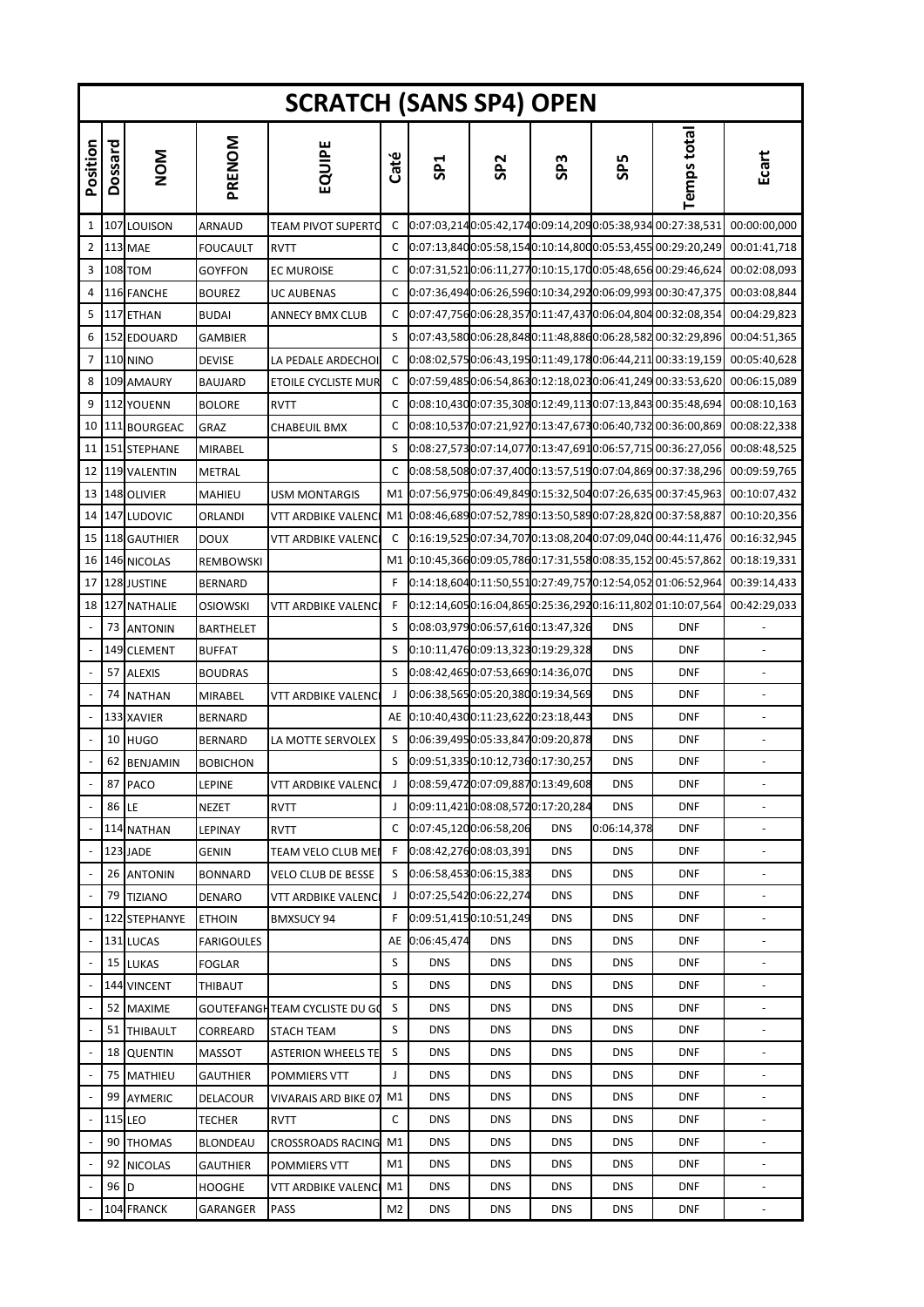|                |         |                     |                        |                            |      | <b>FEMMES</b>                     |                 |                 |                |             |                             |                                                                                   |
|----------------|---------|---------------------|------------------------|----------------------------|------|-----------------------------------|-----------------|-----------------|----------------|-------------|-----------------------------|-----------------------------------------------------------------------------------|
| Position       | Dossard | NOM                 | PRENOM                 | EQUIPE                     | Caté | SP <sub>1</sub>                   | SP <sub>2</sub> | SP <sub>3</sub> | S <sub>P</sub> | <b>SP5</b>  | total<br>Temps <sup>-</sup> | Ecart                                                                             |
| $\mathbf{1}$   |         | 120 ALEXANDRA       | <b>MARCHAL</b>         |                            |      |                                   |                 |                 |                |             |                             | 0:07:43,3500:06:28,2050:10:39,3150:07:28,9810:06:22,266 0:38:42,117 00:00:00,000  |
| $\overline{2}$ |         | 121 AXELLE          | <b>MURIGNEUX</b>       | <b>VTT ARDBIKE VALENCI</b> |      |                                   |                 |                 |                |             |                             | $0.08:00,3140:06:42,4210:11:21,3090:07:46,6600:06:41,9370:40:32,641100:01:50,524$ |
| 3              |         | 125 LAURE           | <b>MERCIER</b>         | <b>VELO CLUB RUMILLIEN</b> |      |                                   |                 |                 |                |             |                             | 0:08:00,0040:07:01,3730:11:52,9150:07:45,4330:06:57,216 0:41:36,941 00:02:54,824  |
| 4              |         | 126 FLORA           | <b>LESOIN</b>          | ANNECY CYCLISME CO         |      |                                   |                 |                 |                |             |                             | $0.08.32,4320.07.10,6010.11.50,7050.08.14,7450.06.52,5560.42.41,039100.03.58,922$ |
| 5              |         | <b>124 LAURENCE</b> | <b>CHAMPAVIER ECOV</b> |                            |      |                                   |                 |                 |                |             |                             | $0.08:53.1350:07:59.3890:13:19.3360:08:35.5420:07:26.71300:46:14.11500:07:31.998$ |
|                |         | 128 JUSTINE         | <b>BERNARD</b>         |                            |      | 0:14:18,6040:11:50,5510:27:49,757 |                 |                 | <b>DNS</b>     | 0:12:54,052 | <b>DNF</b>                  |                                                                                   |
|                |         | 127 NATHALIE        | <b>OSIOWSKI</b>        | <b>VTT ARDBIKE VALENCI</b> |      | 0:12:14,6050:16:04,8650:25:36,292 |                 |                 | <b>DNS</b>     | 0:16:11,802 | <b>DNF</b>                  |                                                                                   |
|                |         | 123 JADE            | <b>GENIN</b>           | TEAM VELO CLUB MEI         |      | 0:08:42,2760:08:03,391            |                 | <b>DNS</b>      | <b>DNS</b>     | <b>DNS</b>  | <b>DNF</b>                  |                                                                                   |
|                |         | 122 STEPHANYE       | <b>ETHOIN</b>          | <b>BMXSUCY 94</b>          |      | 0:09:51,4150:10:51,249            |                 | <b>DNS</b>      | <b>DNS</b>     | <b>DNS</b>  | <b>DNF</b>                  |                                                                                   |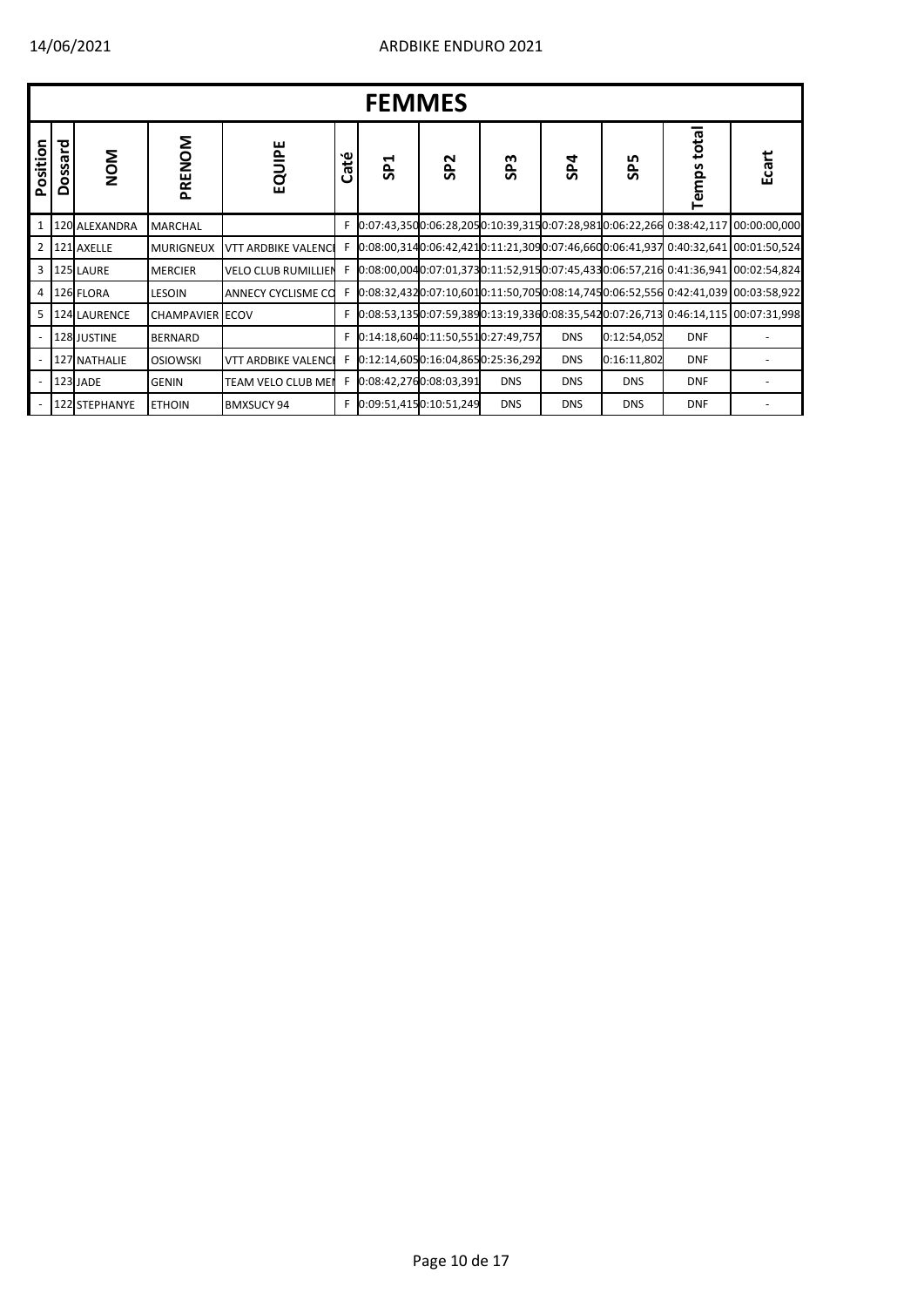|              |         |                   |                   |                             |      | <b>SENIORS</b>  |                 |                 |                                                         |            |                                                                                                                                                                                                                                |                                                                                                |
|--------------|---------|-------------------|-------------------|-----------------------------|------|-----------------|-----------------|-----------------|---------------------------------------------------------|------------|--------------------------------------------------------------------------------------------------------------------------------------------------------------------------------------------------------------------------------|------------------------------------------------------------------------------------------------|
| Position     | Dossard | <b>NOM</b>        | PRENOM            | EQUIPE                      | Caté | SP <sub>1</sub> | SP <sub>2</sub> | SP <sub>3</sub> | SP4                                                     | <b>SP5</b> | <b>Temps total</b>                                                                                                                                                                                                             | Ecart                                                                                          |
| $\mathbf{1}$ | 2       | <b>FLORIAN</b>    | <b>ROCH</b>       | VTT ARDBIKE VALENC          |      |                 |                 |                 |                                                         |            | \$ 0:06:04,8800:05:09,1030:08:25,2630:06:00,4360:05:05,023 0:30:44,705                                                                                                                                                         | 00:00:00,000                                                                                   |
| 2            | 5       | ARNAUD            | GARANGER          |                             | S    |                 |                 |                 |                                                         |            | $[0.06:18,4540:05:14,2990:08:43,5870:06:11,4250:05:01,152]$ $0.31:28,917$ $[00:00:44,212]$                                                                                                                                     |                                                                                                |
| 3            | 1       | ADRIEN            | <b>PONTIER</b>    | <b>VTT ARDBIKE VALENC</b>   | S    |                 |                 |                 |                                                         |            | $[0.06:14,9050:05:12,2570:08:51,0950:06:14,4430:05:23,0580:31:55,758]$                                                                                                                                                         | 00:01:11,053                                                                                   |
| 4            | 3       | MATTHIEU          | <b>BELVAL</b>     | <b>VTT ARDBIKE VALENC</b>   | S    |                 |                 |                 | 0:06:22,0570:05:11,2590:09:03,5530:06:15,6070:05:10,165 |            |                                                                                                                                                                                                                                | 0:32:02,641 00:01:17,936                                                                       |
| 5            | 33      | <b>ROMAIN</b>     | CROZ              | <b>ARC MOUNTAIN BIKE</b>    |      |                 |                 |                 |                                                         |            |                                                                                                                                                                                                                                | \$ 0:06:18,7410:05:14,1910:08:52,5710:06:18,0970:05:23,653 0:32:07,253 00:01:22,548            |
| 6            | 12      | <b>ALEXIS</b>     | LEBERT            | LA MOTTE SERVOLEX           | S    |                 |                 |                 |                                                         |            | $[0.06:28,492]0.05:20,331]0.08:47,640]0.06:24,022]0.05:11,111]0.32:11,596$                                                                                                                                                     | 00:01:26,891                                                                                   |
| 7            | 25      | <b>GUILLAUME</b>  | <b>COLE</b>       | <b>VELO CLUB DE BESSE</b>   |      |                 |                 |                 |                                                         |            | S 0:06:36,5620:05:26,1650:09:04,9260:06:22,9700:05:22,916 0:32:53,539 00:02:08,834                                                                                                                                             |                                                                                                |
| 8            | 53      | <b>BAPTISTE</b>   | <b>DUBRAYS</b>    | <b>CHARMEIL VTT</b>         | S    |                 |                 |                 |                                                         |            | 0:06:27,0100:05:23,7910:09:25,9240:06:14,6590:05:26,163 0:32:57,547                                                                                                                                                            | 00:02:12,842                                                                                   |
| 9            | 68      | <b>FREDERIC</b>   | VALES             |                             | S    |                 |                 |                 |                                                         |            | $[0:06:40,657]0:05:28,311]0:09:01,120]0:06:22,576]0:05:30,185]0:33:02,849[00:02:18,144]0:065.28.31]0:07.28.31]0:07.28.31]0:08.28.31]0:09.28.31]0:09.28.31]0:09.28.31]0:09.28.31]0:09.28.31]0:09.28.32]0:09.28.33]0:09.28.33]0$ |                                                                                                |
| 10           | 8       | <b>MATHIS</b>     | PETIOT            | <b>ISSOIRE MOUNTAIN B</b>   | S    |                 |                 |                 |                                                         |            | $[0.06:34,4630:05:32,6780:09:04,2950:06:40,5580:05:22,8850:33:14,879]00:02:30,174$                                                                                                                                             |                                                                                                |
| 11           | 9       | <b>JEREMY</b>     | LANGLADE          | <b>VELO CLUB DU VELAY</b>   | S    |                 |                 |                 |                                                         |            | 0:06:37,4490:05:27,3650:09:24,4490:06:31,7160:05:16,206 0:33:17,185                                                                                                                                                            | 00:02:32,480                                                                                   |
| 12           | 37      | <b>NANS</b>       | <b>BLACHERE</b>   | <b>VELO CLUB DU PAYS</b>    | S    |                 |                 |                 |                                                         |            | $[0.06:55,6020:05:48,1470:09:14,1590:06:35,8990:05:30,5630:34:04,370]$ 00:03:19,665                                                                                                                                            |                                                                                                |
| 13           | 6       | <b>THIBAUT</b>    | LEGASTELOIS       | <b>VTT ARDBIKE VALENC</b>   | S    |                 |                 |                 | 0:07:08,6280:05:53,6620:09:05,3850:06:42,8050:05:21,209 |            | 0:34:11,689                                                                                                                                                                                                                    | 00:03:26,984                                                                                   |
| 14           | 34      | <b>BRECHIGNAC</b> | <b>DENIS</b>      | <b>ARC MOUNTAIN BIKE</b>    | S    |                 |                 |                 | 0:07:10,5800:05:50,3850:09:09,7050:06:50,0280:05:18,351 |            |                                                                                                                                                                                                                                | 0:34:19,049 00:03:34,344                                                                       |
| 15           | 11      | <b>TONY</b>       | <b>RAMPON</b>     | <b>VTT ARDBIKE VALENC</b>   | S    |                 |                 |                 |                                                         |            |                                                                                                                                                                                                                                | 0:06:56,4580:05:45,1780:09:34,4710:06:42,6120:05:31,341 0:34:30,060 00:03:45,355               |
| 16           | 24      | <b>FREDERIC</b>   | <b>BONNEFILLE</b> | TEAM VELO CLUB ME           | S    |                 |                 |                 |                                                         |            | $[0.06:40,4390:05:48,6860:09:37,7830:06:38,2020:05:45,038]$ 0:34:30,148                                                                                                                                                        | 00:03:45,443                                                                                   |
| 17           | 4       | SAMUEL            | <b>LUCAS</b>      |                             | S    |                 |                 |                 |                                                         |            | $[0.06:55,482]0:05:42,854]0:09:40,252]0:06:36,202]0:05:36,436]0:34:31,226[00:03:46,521]0:03:46]0:03:46,521$                                                                                                                    |                                                                                                |
| 18           | 7       | <b>CESAR</b>      | CHAUVET           | <b>VIVARAIS ARD BIKE 07</b> | S    |                 |                 |                 |                                                         |            |                                                                                                                                                                                                                                | $[0:06:38,647]0:05:59,297]0:09:37,214]0:06:30,435]0:05:56,156]0:34:41,749[00:03:57,044]$       |
| 19           | 32      | <b>ADRIEN</b>     | <b>TIPPETT</b>    | <b>VTT ARDBIKE VALENC</b>   | S    |                 |                 |                 | 0:06:44,5130:06:00,6340:09:39,0720:06:47,3610:05:36,721 |            |                                                                                                                                                                                                                                | 0:34:48,301 00:04:03,596                                                                       |
| 20           | 35      | <b>SAINT</b>      | <b>AUBIN</b>      | <b>ARC MOUNTAIN BIKE</b>    |      |                 |                 |                 |                                                         |            | S 0:06:51,7340:05:53,0160:09:37,3150:06:41,6170:05:45,267 0:34:48,949 00:04:04,244                                                                                                                                             |                                                                                                |
| 21           | 28      | <b>GABRIEL</b>    | MAGNAVAL          | <b>VELO CLUB DE BESSE</b>   | S    |                 |                 |                 |                                                         |            | 0:06:57,4650:05:42,9950:09:39,3500:06:46,0860:05:49,245 0:34:55,141                                                                                                                                                            | 00:04:10,436                                                                                   |
| 22           | 21      | <b>ADRIEN</b>     | GAL               |                             | S    |                 |                 |                 |                                                         |            |                                                                                                                                                                                                                                | $[0.06:54, 685]0:05:58,328]0:09:37,916]0:06:38,748]0:05:47,388]0:34:57,065$ $[00:04:12,360]$   |
| 23           | 38      | LE                | <b>FUR</b>        |                             | S    |                 |                 |                 |                                                         |            |                                                                                                                                                                                                                                | $[0.06:58, 152]0:05:53,447]0:09:43,309]0:06:49,347]0:05:42,860$ $0.35:07,115$ $[00:04:22,410]$ |
| 24           | 30      | LEO               | <b>GOYFFON</b>    | ANNECY CYCLISME CO          | S    |                 |                 |                 |                                                         |            |                                                                                                                                                                                                                                | 0:06:52,4850:05:55,2230:09:45,9490:06:54,5310:05:41,757 0:35:09,945 00:04:25,240               |
| 25           | 50      | <b>DUMAS</b>      | <b>MAILLON</b>    | <b>BUSE BIKE CREW</b>       |      |                 |                 |                 |                                                         |            |                                                                                                                                                                                                                                | S 0:07:01,8370:06:00,7290:09:42,0900:06:50,3610:05:49,807 0:35:24,824 00:04:40,119             |
| 26           |         | 27 ALEXIS         | <b>BARET</b>      | <b>VELO CLUB DE BESSE</b>   | S    |                 |                 |                 |                                                         |            |                                                                                                                                                                                                                                | 0:07:02,5380:05:58,1340:09:50,7800:06:51,4710:05:44,394 0:35:27,317 00:04:42,612               |
| 27           | 39      | <b>ANTOINE</b>    | NOYERIE           | <b>VTT ARDBIKE VALENC</b>   |      |                 |                 |                 |                                                         |            |                                                                                                                                                                                                                                | \$ 0:06:51,2080:05:47,8470:09:51,2910:06:39,8580:06:21,821 0:35:32,025 00:04:47,320            |
| 28           | 63      | <b>YANN</b>       | DUCLOS            |                             | S    |                 |                 |                 |                                                         |            |                                                                                                                                                                                                                                | 0:07:12,4970:05:56,6860:09:48,8440:06:46,1910:05:51,341 0:35:35,559 00:04:50,854               |
| 29           | 36      | <b>BRIAN</b>      | ALMELA            | <b>TARENTAISE BIKE ACA</b>  | S    |                 |                 |                 |                                                         |            | 0:07:04,0140:05:58,5490:09:59,1900:06:52,2200:05:51,319 0:35:45,292 00:05:00,587                                                                                                                                               |                                                                                                |
| 30           | 43      | <b>CORENTIN</b>   | <b>ROUDIL</b>     | TEAM VELO CLUB MEI          | S    |                 |                 |                 |                                                         |            |                                                                                                                                                                                                                                | 0:06:58,6230:06:12,9070:10:28,9430:06:56,3110:05:38,582 0:36:15,366 00:05:30,661               |
| 31           | 19      | <b>ESTEBAN</b>    | <b>CLAPIER</b>    |                             | S    |                 |                 |                 |                                                         |            |                                                                                                                                                                                                                                | 0:07:10,9870:06:10,2070:10:11,5750:07:02,6740:06:07,840 0:36:43,283 00:05:58,578               |
| 32           | 14      | <b>MAXIME</b>     | CAVIGLIA          | <b>TEAM CHEVALIERS EN</b>   | S    |                 |                 |                 |                                                         |            |                                                                                                                                                                                                                                | 0:07:18,5640:06:18,9120:10:05,4760:07:08,9340:05:54,877 0:36:46,763 00:06:02,058               |
| 33           | 71      | ARNAUD            | ALLEMAND          |                             | S    |                 |                 |                 | 0:07:22,1830:06:29,0870:10:16,1130:07:03,4150:05:45,321 |            |                                                                                                                                                                                                                                | 0:36:56,119 00:06:11,414                                                                       |
| 34           | 22      | <b>VALENTIN</b>   | CALIMODIO         | ETOILE CYCLISTE MUR         | S    |                 |                 |                 |                                                         |            | 0:07:09,8740:06:11,2890:10:07,9030:07:16,8680:06:11,808 0:36:57,742 00:06:13,037                                                                                                                                               |                                                                                                |
| 35           | 64      | SAMUEL            | ROL               |                             | S    |                 |                 |                 |                                                         |            |                                                                                                                                                                                                                                | 0:07:21,6630:06:14,4700:10:22,0350:07:11,2660:06:01,993 0:37:11,427 00:06:26,722               |
| 36           | 17      | <b>MORGAN</b>     | <b>MOINIER</b>    | SLIDE CLOTHING              | S    |                 |                 |                 | 0:07:23,2580:06:13,0110:10:16,2300:07:14,0590:06:16,415 |            |                                                                                                                                                                                                                                | 0:37:22,973 00:06:38,268                                                                       |
| 37           | 16      | <b>CEDRIC</b>     | BERNARD           | <b>CPRP</b>                 | S    |                 |                 |                 |                                                         |            |                                                                                                                                                                                                                                | 0:07:15,4960:06:03,3330:10:25,9340:07:12,2790:06:30,415 0:37:27,457 00:06:42,752               |
| 38           | 54      | <b>YANN</b>       | SARRET            | <b>VELO CLUB PIERRELA</b>   | S    |                 |                 |                 | 0:07:11,1410:06:27,3770:10:44,8520:07:19,5340:06:10,375 |            |                                                                                                                                                                                                                                | 0:37:53,279 00:07:08,574                                                                       |
| 39           |         | 140 FLORENT       | <b>BIOTTEAU</b>   |                             | S    |                 |                 |                 | 0:07:34,5190:06:25,7940:10:36,8130:07:13,3170:06:03,703 |            |                                                                                                                                                                                                                                | 0:37:54,146 00:07:09,441                                                                       |
| 40           | 31      | SYLVAIN           | MARION            | VELO CLUB DU PAYS D         | S    |                 |                 |                 |                                                         |            |                                                                                                                                                                                                                                | 0:07:24,4660:06:13,8130:10:38,7200:07:10,6730:06:28,579 0:37:56,251 00:07:11,546               |
| 41           | 69      | LAURENT           | <b>TEPPE</b>      |                             | S    |                 |                 |                 |                                                         |            | 0:07:25,5350:06:09,4320:10:38,2800:07:15,6210:06:36,762 0:38:05,630                                                                                                                                                            | 00:07:20,925                                                                                   |
| 42           | 44      | <b>NILS</b>       | GUILLIER          | VIVARAIS ARD BIKE 07        | S    |                 |                 |                 |                                                         |            | 0:07:56,5980:06:53,2790:10:59,9380:07:28,0820:04:50,023 0:38:07,920 00:07:23,215                                                                                                                                               |                                                                                                |
| 43           | 23      | <b>FABIEN</b>     | <b>BEGUE</b>      | RED EYES 974                | S    |                 |                 |                 |                                                         |            |                                                                                                                                                                                                                                | 0:07:21,2350:06:14,6680:10:16,4130:07:31,1490:06:44,668 0:38:08,133 00:07:23,428               |
| 44           | 61      | <b>GAUTIER</b>    | FREBOURG          |                             | S    |                 |                 |                 | 0:07:38,1420:06:34,7190:10:29,6120:07:29,7600:06:13,064 |            | 0:38:25,297                                                                                                                                                                                                                    | 00:07:40,592                                                                                   |
| 45           | 29      | MATTHIEU          | LOIZY             | VTT ARDBIKE VALENC          | S    |                 |                 |                 |                                                         |            | 0:07:11,2570:06:11,1000:11:09,5360:07:28,8210:06:38,108 0:38:38,822                                                                                                                                                            | 00:07:54,117                                                                                   |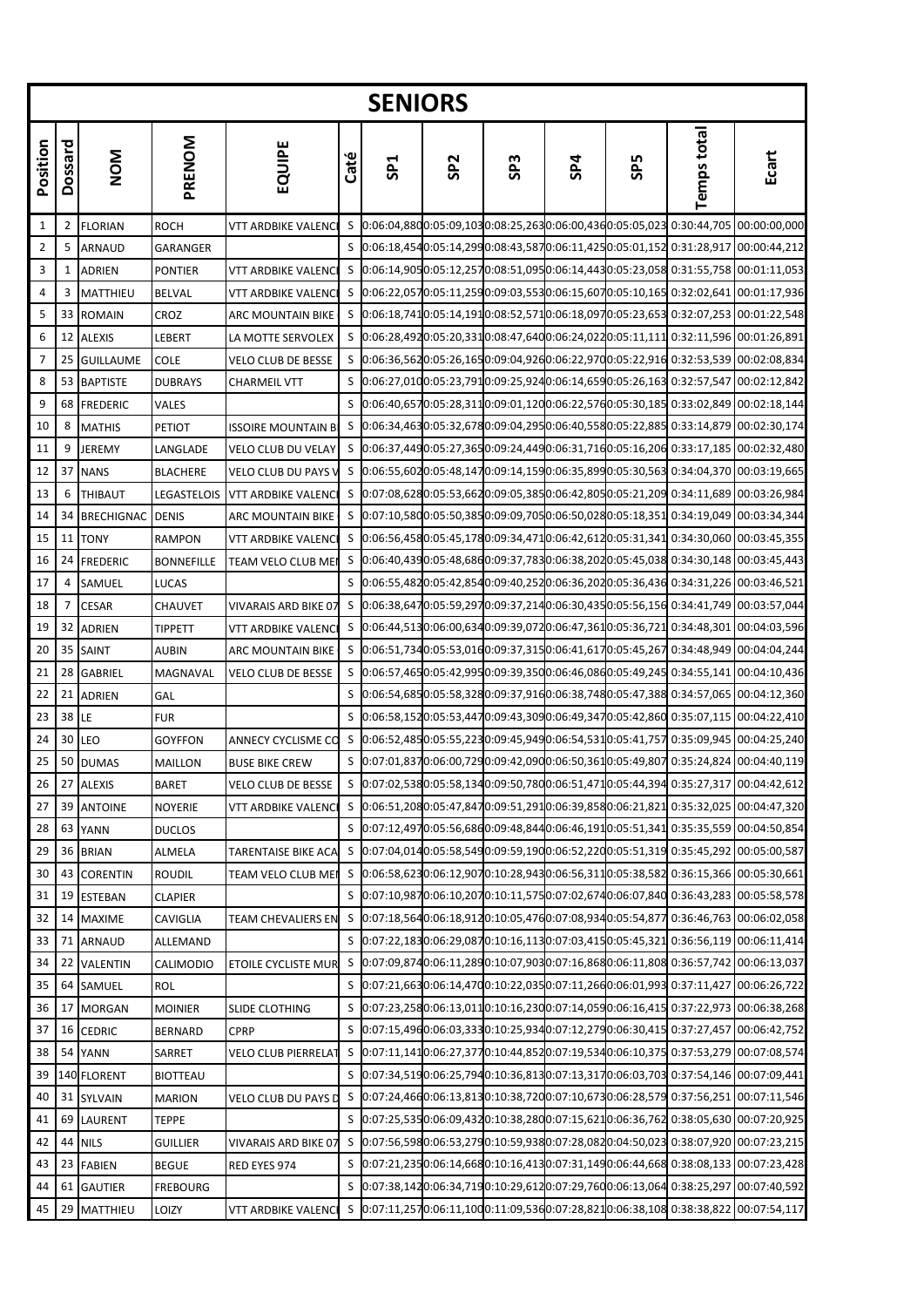| 46                       |                 | 49 LOIC         | <b>DUCROS</b>    | VELO CLUB ROANNAIS S 0:10:16,6160:06:08,9700:09:37,6820:06:55,3410:05:42,786 0:38:41,395 00:07:56,690 |   |                                     |            |            |            |             |            |                                                                                         |
|--------------------------|-----------------|-----------------|------------------|-------------------------------------------------------------------------------------------------------|---|-------------------------------------|------------|------------|------------|-------------|------------|-----------------------------------------------------------------------------------------|
| 47                       |                 | 56 QUENTIN      | <b>BOURGUE</b>   |                                                                                                       |   |                                     |            |            |            |             |            | S 0:07:25,7500:06:50,2430:11:08,6650:07:17,7900:06:22,511 0:39:04,959 00:08:20,254      |
| 48                       |                 | 48 CEDRIC       | <b>MOINEL</b>    | VIVARAIS ARD BIKE 07                                                                                  |   |                                     |            |            |            |             |            | S 0:07:56,9510:06:49,7420:10:36,4570:07:23,1940:06:25,847 0:39:12,191 00:08:27,486      |
| 49                       |                 | 45 SYLVAIN      |                  | <b>GRATTEPANCH VIVARAIS ARD BIKE 07</b>                                                               |   |                                     |            |            |            |             |            | \$ 0:07:30,3200:06:32,8220:10:23,5370:07:10,8840:07:46,657 0:39:24,220 00:08:39,515     |
| 50                       |                 | 45 SYLVAIN      |                  | GRATTEPANCH VIVARAIS ARD BIKE 07                                                                      |   |                                     |            |            |            |             |            | \$ 0:07:30,3200:06:32,8220:10:23,5370:07:10,8840:07:46,657 0:39:24,220 00:08:39,515     |
| 51                       |                 | 46 YANN         | CHAMBON          | <b>VIVARAIS ARD BIKE 07</b>                                                                           | S |                                     |            |            |            |             |            | $[0.07:48,932]0:06:36,534]0:11:05,097]0:07:36,161]0:06:34,953]0:39:41,677]00:08:56,972$ |
| 52                       |                 | 65 JORIS        | <b>CURCIO</b>    |                                                                                                       |   |                                     |            |            |            |             |            | \$ 0:07:30,6010:06:27,4800:11:24,1390:07:18,1820:07:02,136 0:39:42,538 00:08:57,833     |
| 53                       | 41              | <b>CLOVIS</b>   | <b>VEYRUNES</b>  | TEAM VELO CLUB MEI                                                                                    |   |                                     |            |            |            |             |            | \$ 0:07:47,6540:06:46,2400:11:27,2910:07:48,5480:06:13,269 0:40:03,002 00:09:18,297     |
| 54                       |                 | 55 VINCENT      | <b>MICHEL</b>    | TEAM CHEVALIERS EN                                                                                    |   |                                     |            |            |            |             |            | \$ 0:07:54,0280:07:05,2590:11:19,5390:07:50,8320:06:21,434 0:40:31,092 00:09:46,387     |
| 55                       |                 | 139 ALESSIO     | SALOMONI         |                                                                                                       |   |                                     |            |            |            |             |            | \$ 0:07:59,4980:06:44,5790:11:27,7460:07:26,0390:07:09,455 0:40:47,317 00:10:02,612     |
| 56                       |                 | 60 JORIS        | <b>VERSINO</b>   |                                                                                                       | S |                                     |            |            |            |             |            | 0:08:11,4870:07:06,9560:11:24,1600:07:37,9820:06:32,924 0:40:53,509 00:10:08,804        |
| 57                       |                 | 59 VICTOR       | <b>BERNARD</b>   |                                                                                                       |   |                                     |            |            |            |             |            | S 0:07:42,5870:07:16,6650:11:44,0260:07:51,2410:06:41,633 0:41:16,152 00:10:31,447      |
| 58                       |                 | 20 FLORIAN      | VANSTRAELEN      |                                                                                                       | S |                                     |            |            |            |             |            | 0:07:38,4640:06:14,4190:13:36,4390:07:11,5670:07:01,080 0:41:41,969 00:10:57,264        |
| 59                       |                 | 72 RAPHAEL      | VALET            |                                                                                                       | S |                                     |            |            |            |             |            | 0:08:28,4450:06:52,8430:12:01,8920:08:02,2640:06:46,588 0:42:12,032 00:11:27,327        |
| 60                       |                 | 70 NICOLAS      | <b>GARNIER</b>   |                                                                                                       |   |                                     |            |            |            |             |            | S 0:08:10,5690:07:03,4550:12:00,8840:08:01,8290:07:05,116 0:42:21,853 00:11:37,148      |
| 61                       |                 | 58 DELLA        | <b>VECCHIA</b>   | <b>AUCUN</b>                                                                                          | S |                                     |            |            |            |             |            | 0:08:10,6560:07:00,1000:12:34,8350:07:58,1460:06:40,946 0:42:24,683 00:11:39,978        |
| 62                       |                 | 58 DELLA        | <b>VECCHIA</b>   | <b>AUCUN</b>                                                                                          | S |                                     |            |            |            |             |            | 0:08:10,6560:07:00,1000:12:34,8350:07:58,1460:06:40,946 0:42:24,683 00:11:39,978        |
| 63                       | 40              | <b>QUENTIN</b>  | DANIEL           |                                                                                                       | S |                                     |            |            |            |             |            | 0:11:39,5650:06:06,3320:11:36,8170:07:16,2700:06:15,810 0:42:54,794 00:12:10,089        |
| 64                       |                 | 141 PASCAL      | SARIAN           |                                                                                                       | S |                                     |            |            |            |             |            | 0:08:44,6930:07:03,7630:12:06,6970:08:21,6710:06:48,930 0:43:05,754 00:12:21,049        |
| 65                       |                 | 66 ALEX         | <b>FARCIS</b>    |                                                                                                       |   |                                     |            |            |            |             |            | S 0:08:19,8620:07:13,3950:12:28,4460:07:55,7000:07:12,359 0:43:09,762 00:12:25,057      |
| 66                       |                 | 13 ANTHONY      | <b>GACHET</b>    |                                                                                                       | S |                                     |            |            |            |             |            | 0:08:26,8030:07:11,7720:12:00,8470:08:09,3850:07:23,209 0:43:12,016 00:12:27,311        |
| 67                       |                 | 138 COLAS       | SAGNE            |                                                                                                       | S |                                     |            |            |            |             |            | $[0.09:00,511]0:07:31,125]0:11:55,8860:08:12,681]0:06:46,985]0:43:27,188[00:12:42,483]$ |
| 68                       |                 | 143 BENJAMIN    | <b>CUER</b>      |                                                                                                       |   |                                     |            |            |            |             |            | S 0:08:43,3810:07:49,0350:12:16,8760:08:16,5040:07:00,766 0:44:06,562 00:13:21,857      |
| 69                       | 47              | <b>GAETAN</b>   |                  | DESORMEAUX VIVARAIS ARD BIKE 07                                                                       |   |                                     |            |            |            |             |            | S 0:09:03,6840:07:42,1930:11:49,7150:08:00,8820:08:32,659 0:45:09,133 00:14:24,428      |
| 70                       |                 | 42 MAXIME       | GRASSET          | MOTOCLUB DU VALDO                                                                                     |   |                                     |            |            |            |             |            | \$ 0:08:50,7380:08:22,4300:12:59,4130:08:42,8490:07:14,309 0:46:09,739 00:15:25,034     |
| 71                       |                 | 67 SAMUEL       | JONES            |                                                                                                       | S |                                     |            |            |            |             |            | 0:07:32,5440:16:41,4710:10:41,3000:07:05,3830:06:32,541 0:48:33,239 00:17:48,534        |
| 72                       |                 | 153 REMI        | LAFFRAY          |                                                                                                       | S |                                     |            |            |            |             |            | 0:08:14,5330:09:18,5660:14:56,7630:09:14,5320:08:09,299 0:49:53,693 00:19:08,988        |
| 73                       |                 | 150 TREVOR      | <b>ELLIOT</b>    | <b>GRESI FREERIDE</b>                                                                                 |   |                                     |            |            |            |             |            | \$ 0:14:55,9480:13:45,3480:22:43,3070:14:55,6610:13:36,583 1:19:56,847 00:49:12,142     |
|                          |                 | 152 EDOUARD     | <b>GAMBIER</b>   |                                                                                                       |   | S 0:07:43,5800:06:28,8480:11:48,886 |            |            | <b>DNS</b> | 0:06:28,582 | <b>DNF</b> |                                                                                         |
|                          |                 | 151 STEPHANE    | <b>MIRABEL</b>   |                                                                                                       |   | S 0:08:27,5730:07:14,0770:13:47,691 |            |            | <b>DNS</b> | 0:06:57,715 | <b>DNF</b> |                                                                                         |
|                          |                 | 73 ANTONIN      | <b>BARTHELET</b> |                                                                                                       |   | 0:08:03,9790:06:57,6160:13:47,326   |            |            | <b>DNS</b> | <b>DNS</b>  | <b>DNF</b> |                                                                                         |
|                          |                 | 149 CLEMENT     | <b>BUFFAT</b>    |                                                                                                       |   | S 0:10:11,4760:09:13,3230:19:29,328 |            |            | <b>DNS</b> | <b>DNS</b>  | <b>DNF</b> |                                                                                         |
|                          | 57              | <b>ALEXIS</b>   | <b>BOUDRAS</b>   |                                                                                                       |   | S 0:08:42,4650:07:53,6690:14:36,070 |            |            | <b>DNS</b> | <b>DNS</b>  | <b>DNF</b> |                                                                                         |
|                          |                 | 10 HUGO         | <b>BERNARD</b>   | LA MOTTE SERVOLEX                                                                                     |   | S 0:06:39,4950:05:33,8470:09:20,878 |            |            | <b>DNS</b> | <b>DNS</b>  | <b>DNF</b> |                                                                                         |
|                          |                 | 62 BENJAMIN     | <b>BOBICHON</b>  |                                                                                                       |   | S 0:09:51,3350:10:12,7360:17:30,257 |            |            | <b>DNS</b> | <b>DNS</b>  | <b>DNF</b> |                                                                                         |
| $\overline{\phantom{a}}$ | 26 <sup>1</sup> | <b>ANTONIN</b>  | <b>BONNARD</b>   | <b>VELO CLUB DE BESSE</b>                                                                             | S | 0:06:58,4530:06:15,383              |            | <b>DNS</b> | <b>DNS</b> | <b>DNS</b>  | <b>DNF</b> | $\overline{\phantom{m}}$                                                                |
|                          |                 | 15 LUKAS        | <b>FOGLAR</b>    |                                                                                                       | S | <b>DNS</b>                          | <b>DNS</b> | <b>DNS</b> | <b>DNS</b> | <b>DNS</b>  | <b>DNS</b> |                                                                                         |
|                          |                 | 144 VINCENT     | THIBAUT          |                                                                                                       | S | <b>DNS</b>                          | <b>DNS</b> | <b>DNS</b> | <b>DNS</b> | <b>DNS</b>  | <b>DNS</b> |                                                                                         |
|                          |                 | 52 MAXIME       |                  | <b>GOUTEFANGH TEAM CYCLISTE DU GO</b>                                                                 | S | <b>DNS</b>                          | <b>DNS</b> | <b>DNS</b> | <b>DNS</b> | <b>DNS</b>  | <b>DNS</b> | L,                                                                                      |
|                          | 51              | <b>THIBAULT</b> | CORREARD         | STACH TEAM                                                                                            | S | <b>DNS</b>                          | <b>DNS</b> | <b>DNS</b> | <b>DNS</b> | <b>DNS</b>  | <b>DNS</b> |                                                                                         |
|                          |                 | 18 QUENTIN      | <b>MASSOT</b>    | ASTERION WHEELS TE S                                                                                  |   | <b>DNS</b>                          | <b>DNS</b> | <b>DNS</b> | <b>DNS</b> | <b>DNS</b>  | <b>DNS</b> | $\frac{1}{2}$                                                                           |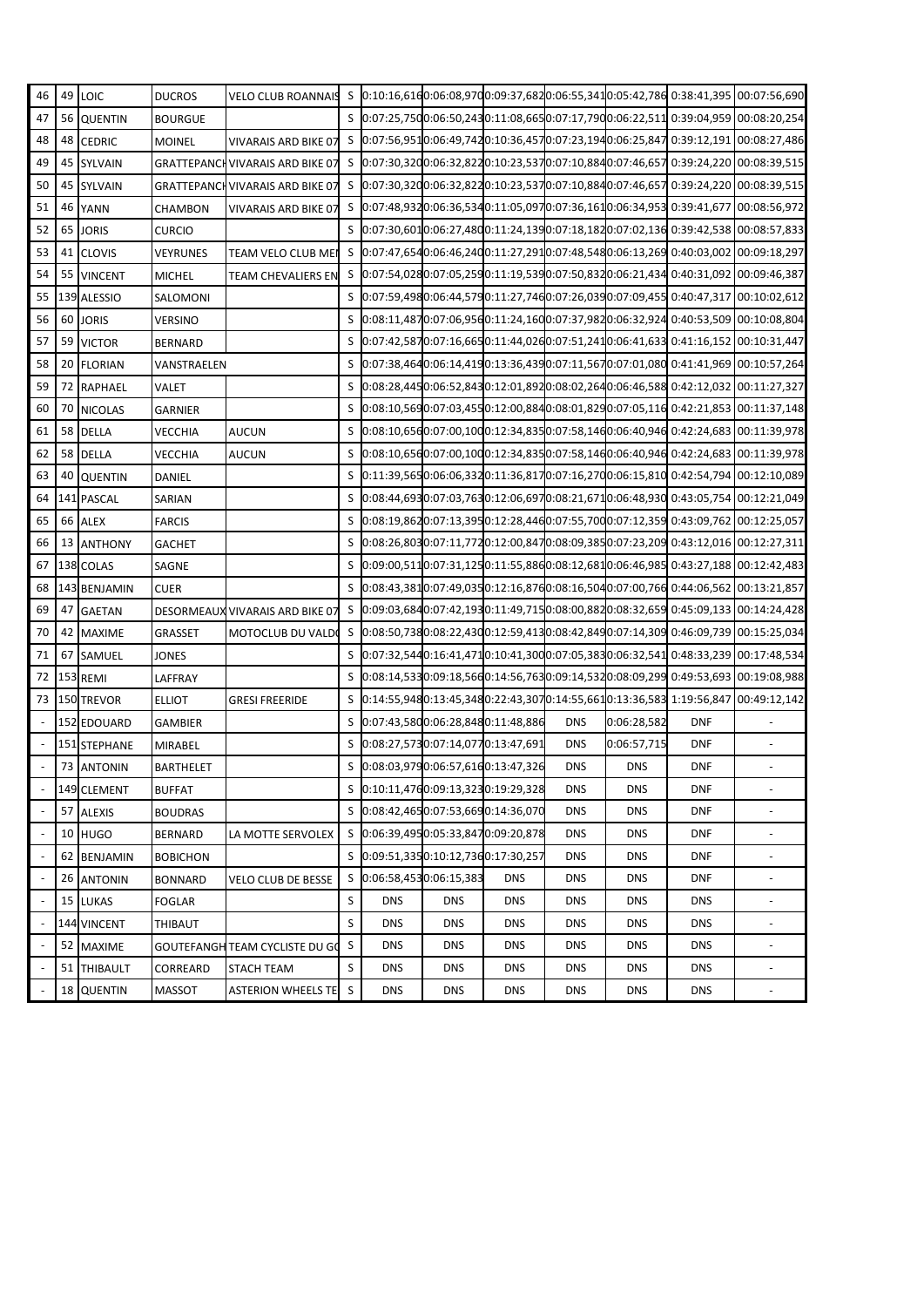|                | <b>JUNIORS</b> |            |                     |                           |              |                                              |                 |                 |            |                 |                    |                                                                                         |  |  |  |
|----------------|----------------|------------|---------------------|---------------------------|--------------|----------------------------------------------|-----------------|-----------------|------------|-----------------|--------------------|-----------------------------------------------------------------------------------------|--|--|--|
| Position       | Dossard        | <b>NOM</b> | PRENOM              | EQUIPE                    | Caté         | SP <sub>1</sub>                              | SP <sub>2</sub> | SP <sub>3</sub> | SP4        | SP <sub>5</sub> | <b>Temps total</b> | Ecart                                                                                   |  |  |  |
| $\mathbf{1}$   |                | 77 GABIN   |                     | TERRASSON ANNECY CYCLISM  | J.           |                                              |                 |                 |            |                 |                    | 0:06:43,4360:05:43,3330:09:38,2860:06:40,9330:05:52,544 0:34:38,532 00:00:00,000        |  |  |  |
| $\overline{2}$ |                | 83 REMI    |                     | MAGNAVAL VELO CLUB DE BE! | J.           |                                              |                 |                 |            |                 |                    | 0:06:47,8370:05:45,6380:10:09,8630:06:42,1840:05:54,399 0:35:19,921 00:00:41,389        |  |  |  |
| 3              |                | 76 BATISTE | <b>JOUVE</b>        | <b>VTT ARDBIKE VAL</b>    | J.           |                                              |                 |                 |            |                 |                    | 0:06:59,5680:05:59,0250:10:17,5390:07:03,1450:05:55,627 0:36:14,904 00:01:36,372        |  |  |  |
| $\overline{4}$ |                | 81 MATHIS  | <b>MERCK</b>        | <b>TEAM VELO CLUB</b>     |              |                                              |                 |                 |            |                 |                    | 0:07:21,2480:06:21,8380:10:44,5990:07:09,3420:05:59,391 0:37:36,418 00:02:57,886        |  |  |  |
| 5              |                |            | 78 ALEXANDI BONNIOT | XC 63                     | J.           |                                              |                 |                 |            |                 |                    | 0:07:19,9600:06:30,8730:10:30,3600:07:20,8890:06:22,304 0:38:04,386 00:03:25,854        |  |  |  |
| 6              |                | 80 ETIENNE | <b>COURANT</b>      | <b>TEAM VELO CLUB</b>     | J.           |                                              |                 |                 |            |                 |                    | 0:07:47,7480:06:28,6480:10:40,1980:07:08,3460:05:59,745 0:38:04,685 00:03:26,153        |  |  |  |
| $\overline{7}$ |                | 89 LEO     |                     | CHABANAS VELO CLUB DU PA  |              |                                              |                 |                 |            |                 |                    | $[0.07:50,4120:06:18,942]0:11:02,114]0:07:04,305]0:05:57,155]0:38:12,928[00:03:34,396]$ |  |  |  |
| 8              |                | 84 HUGUES  | <b>SEJALON</b>      |                           | $\mathbf{I}$ |                                              |                 |                 |            |                 |                    | 0:09:27,2740:06:30,8490:10:31,9310:07:07,4400:06:35,017 0:40:12,511 00:05:33,979        |  |  |  |
| 9              |                | 85 ARTHUR  | VALEAU              | <b>VELO CLUB DU VE</b>    |              |                                              |                 |                 |            |                 |                    | 0:08:11,1870:06:46,3330:10:47,1340:07:40,5310:06:50,812 0:40:15,997 00:05:37,465        |  |  |  |
| 10             |                | 82 YANN    | CHABANET XC 63      |                           |              |                                              |                 |                 |            |                 |                    | 0:07:56,5070:08:24,1000:10:47,4370:07:19,2590:06:00,999 0:40:28,302 00:05:49,770        |  |  |  |
|                |                | 88 KENZO   | CHANEL              | SAINT SORLIN EN           |              | 0:08:51,0310:07:52,5620:13:29,0500:12:06,882 |                 |                 |            | <b>DNS</b>      | <b>DNF</b>         |                                                                                         |  |  |  |
|                |                | 74 NATHAN  | <b>MIRABEL</b>      | <b>VTT ARDBIKE VAL</b>    | $\mathbf{I}$ | 0:06:38,5650:05:20,3800:19:34,569            |                 |                 | <b>DNS</b> | <b>DNS</b>      | <b>DNF</b>         |                                                                                         |  |  |  |
| $\sim$         |                | 87 PACO    | <b>LEPINE</b>       | <b>VTT ARDBIKE VAL</b>    | J.           | 0:08:59,4720:07:09,8870:13:49,608            |                 |                 | <b>DNS</b> | <b>DNS</b>      | <b>DNF</b>         |                                                                                         |  |  |  |
|                | 86 LE          |            | <b>NEZET</b>        | <b>RVTT</b>               |              | 0:09:11,4210:08:08,5720:17:20,284            |                 |                 | <b>DNS</b> | <b>DNS</b>      | <b>DNF</b>         |                                                                                         |  |  |  |
|                |                | 79 TIZIANO | <b>DENARO</b>       | <b>VTT ARDBIKE VAL</b>    | J.           | 0:07:25,5420:06:22,274                       |                 | <b>DNS</b>      | <b>DNS</b> | <b>DNS</b>      | <b>DNF</b>         |                                                                                         |  |  |  |
|                |                |            | 75 MATHIEU GAUTHIER | <b>POMMIERS VTT</b>       | T            | <b>DNS</b>                                   | <b>DNS</b>      | <b>DNS</b>      | <b>DNS</b> | <b>DNS</b>      | <b>DNS</b>         |                                                                                         |  |  |  |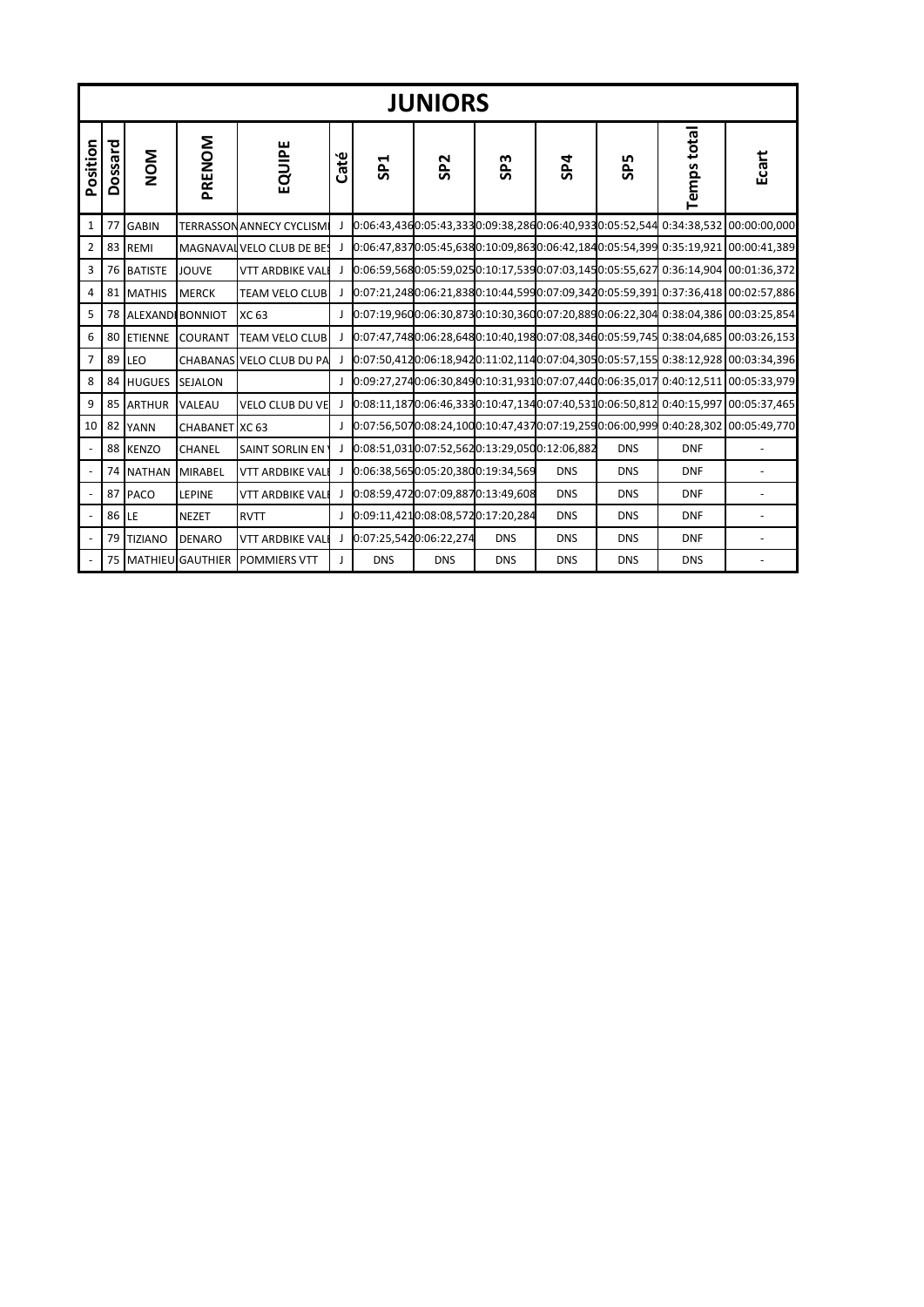|                | <b>CADETS</b> |                     |                 |                            |              |                 |                        |                 |                 |                                                            |                                                                          |  |  |  |  |
|----------------|---------------|---------------------|-----------------|----------------------------|--------------|-----------------|------------------------|-----------------|-----------------|------------------------------------------------------------|--------------------------------------------------------------------------|--|--|--|--|
| Position       | Dossard       | <b>NOM</b>          | PRENOM          | EQUIPE                     | Caté         | SP <sub>1</sub> | SP <sub>2</sub>        | SP <sub>3</sub> | SP <sub>5</sub> | Temps total                                                | Ecart                                                                    |  |  |  |  |
| 1              |               | 107 LOUISON         | <b>ARNAUD</b>   | <b>TEAM PIVOT SUPERTC</b>  | C            |                 |                        |                 |                 | 0:07:03,2140:05:42,1740:09:14,2090:05:38,934 00:27:38,531  | 00:00:00,000                                                             |  |  |  |  |
| $\overline{2}$ |               | <b>113 MAE</b>      | <b>FOUCAULT</b> | <b>RVTT</b>                | C            |                 |                        |                 |                 | 0:07:13,8400:05:58,1540:10:14,8000:05:53,455 00:29:20,249  | 00:01:41,718                                                             |  |  |  |  |
| 3              |               | <b>108 TOM</b>      | <b>GOYFFON</b>  | <b>EC MUROISE</b>          | C            |                 |                        |                 |                 | 0:07:31,5210:06:11,2770:10:15,1700:05:48,656 00:29:46,624  | 00:02:08.093                                                             |  |  |  |  |
| 4              |               | 116 FANCHE          | <b>BOUREZ</b>   | <b>UC AUBENAS</b>          | C            |                 |                        |                 |                 | 0:07:36,4940:06:26,5960:10:34,2920:06:09,993 00:30:47,375  | 00:03:08.844                                                             |  |  |  |  |
| 5              |               | 117 ETHAN           | <b>BUDAI</b>    | <b>ANNECY BMX CLUB</b>     | C            |                 |                        |                 |                 | 0:07:47,7560:06:28,3570:11:47,4370:06:04,804 00:32:08,354  | 00:04:29.823                                                             |  |  |  |  |
| 6              |               | <b>110 NINO</b>     | <b>DEVISE</b>   | LA PEDALE ARDECHOI         | $\mathsf{C}$ |                 |                        |                 |                 |                                                            | 0:08:02,5750:06:43,1950:11:49,1780:06:44,211 00:33:19,159 00:05:40,628   |  |  |  |  |
| $\overline{7}$ |               | 109 AMAURY          | <b>BAUJARD</b>  | <b>ETOILE CYCLISTE MUR</b> | C            |                 |                        |                 |                 |                                                            | $0.07:59,4850:06:54,8630:12:18,0230:06:41,24900:33:53,620$ 00:06:15,089  |  |  |  |  |
| 8              |               | <b>112 YOUENN</b>   | <b>BOLORE</b>   | <b>RVTT</b>                | C            |                 |                        |                 |                 | $0.08:10,4300:07:35,3080:12:49,1130:07:13,84300:35:48,694$ | 00:08:10.163                                                             |  |  |  |  |
| 9              |               | 111 BOURGEAC        | GRAZ            | <b>CHABEUIL BMX</b>        | C            |                 |                        |                 |                 |                                                            | $0.08:10,5370:07:21,9270:13:47,6730:06:40,732100:36:00,869$ 00:08:22,338 |  |  |  |  |
| 10             |               | 119 VALENTIN        | <b>METRAL</b>   |                            | C            |                 |                        |                 |                 |                                                            | 0:08:58,5080:07:37,4000:13:57,5190:07:04,869 00:37:38,296 00:09:59,765   |  |  |  |  |
| 11             |               | <b>118 GAUTHIER</b> | <b>DOUX</b>     | <b>VTT ARDBIKE VALENC</b>  | C            |                 |                        |                 |                 |                                                            | $0:16:19,5250:07:34,7070:13:08,2040:07:09,04000:44:11,476$ 00:16:32,945  |  |  |  |  |
|                |               | 114 NATHAN          | <b>LEPINAY</b>  | <b>RVTT</b>                | C            |                 | 0:07:45,1200:06:58,206 | <b>DNS</b>      | 0:06:14,378     | <b>DNF</b>                                                 |                                                                          |  |  |  |  |
|                |               | 115 LEO             | <b>TECHER</b>   | <b>RVTT</b>                | C            | <b>DNS</b>      | <b>DNS</b>             | <b>DNS</b>      | <b>DNS</b>      | <b>DNS</b>                                                 |                                                                          |  |  |  |  |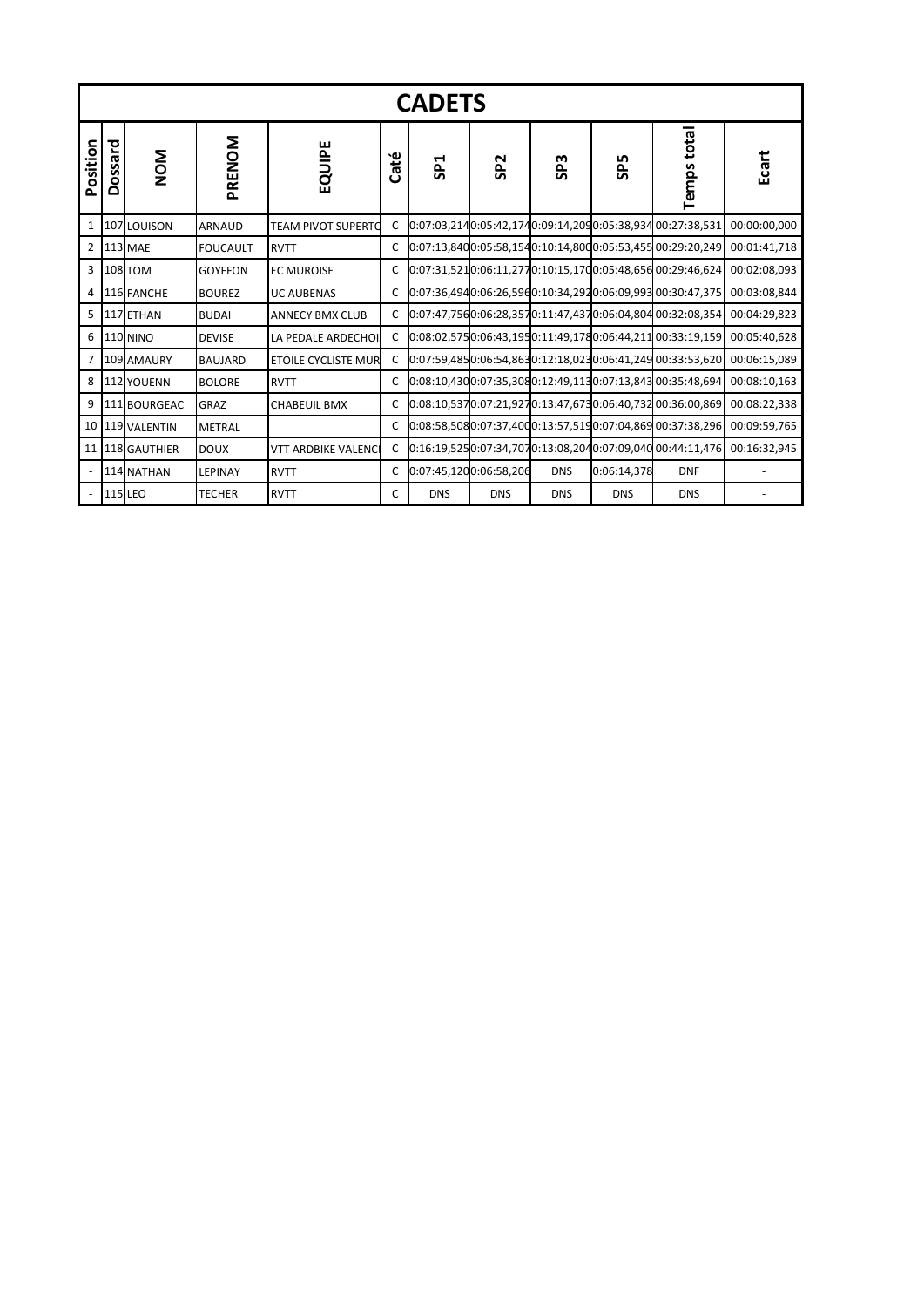|                | <b>MASTERS 1</b> |                     |                  |                             |      |                                      |                 |                 |            |             |             |                                                                                    |  |  |
|----------------|------------------|---------------------|------------------|-----------------------------|------|--------------------------------------|-----------------|-----------------|------------|-------------|-------------|------------------------------------------------------------------------------------|--|--|
| Position       | Dossard          | <b>NON</b>          | PRENOM           | EQUIPE                      | Caté | SP <sub>1</sub>                      | SP <sub>2</sub> | SP <sub>3</sub> | SP4        | <b>SP5</b>  | Temps total | Ecart                                                                              |  |  |
| 1              | 94               | <b>EMILIEN</b>      | <b>BUSSON</b>    |                             |      |                                      |                 |                 |            |             |             | M10:06:55,0990:05:42,6630:09:29,5590:06:33,2450:05:44,196 0:34:24,762 00:00:00,000 |  |  |
| $\overline{2}$ | 91               | <b>SEBASTIEN</b>    | <b>PETIT</b>     | <b>OMPI</b>                 |      |                                      |                 |                 |            |             |             | M10:07:19,4700:06:05,6590:10:18,1840:07:01,8550:06:09,878 0:36:55,046 00:02:30,284 |  |  |
| 3              |                  | 95 STEPHEN          | <b>ROBIN</b>     |                             |      |                                      |                 |                 |            |             |             | M10:07:14,4030:06:20,2850:10:13,0750:07:22,7650:06:15,295 0:37:25,823 00:03:01,061 |  |  |
| $\overline{4}$ | 93               | PIERRE HENRI BROUTY |                  | <b>VTT ARDBIKE VALENC</b>   |      |                                      |                 |                 |            |             |             | M10:09:32,4150:07:26,1620:11:23,8640:07:51,4490:06:23,819 0:42:37,709 00:08:12,947 |  |  |
| 5              |                  | 100 YANCE           | <b>VERU</b>      | <b>VCPSF</b>                |      |                                      |                 |                 |            |             |             | M10:08:16,3840:06:56,2030:13:00,0390:07:39,6750:08:08,111 0:44:00,412 00:09:35,650 |  |  |
| 6              |                  | 98 OLIVIER          | PASQUALIN        | <b>UC CULOZ BELLEY</b>      |      |                                      |                 |                 |            |             |             | M10:08:57,7940:07:50,2520:12:25,2030:09:01,9950:07:22,971 0:45:38,215 00:11:13,453 |  |  |
| $\overline{7}$ |                  | 145 GUILLAUME       | <b>DURR</b>      | <b>TEAM CHEVALIERS EN</b>   |      |                                      |                 |                 |            |             |             | M10:08:46,8190:08:36,9890:14:37,5570:09:17,5800:08:34,966 0:49:53,911 00:15:29,149 |  |  |
| 8              |                  | 101 JULIEN          | <b>VENDRIES</b>  | <b>CESAR BIKE</b>           |      |                                      |                 |                 |            |             |             | M10:10:16,6140:08:47,3960:16:33,9500:09:37,7220:08:37,003 0:53:52,685 00:19:27,923 |  |  |
| 9              |                  | 142 LAURENT         | <b>BONNEFOY</b>  | <b>ALPINA VTT LYON</b>      |      |                                      |                 |                 |            |             |             | M10:12:26,4600:10:29,4970:17:54,4970:10:44,0540:10:13,673 1:01:48,181 00:27:23,419 |  |  |
| 10             |                  | 97 JULIEN           | SENEZE           | <b>DDG 63</b>               |      |                                      |                 |                 |            |             |             | M10:12:25,4050:13:10,4000:23:59,1340:12:53,0420:12:20,910 1:14:48,891 00:40:24,129 |  |  |
|                |                  | 148 OLIVIER         | <b>MAHIEU</b>    | <b>USM MONTARGIS</b>        |      | M10:07:56,9750:06:49,8490:15:32,504  |                 |                 | <b>DNS</b> | 0:07:26,635 | <b>DNF</b>  |                                                                                    |  |  |
|                |                  | 147 LUDOVIC         | <b>ORLANDI</b>   | <b>VTT ARDBIKE VALENC</b>   |      | M1 0:08:46,6890:07:52,7890:13:50,589 |                 |                 | <b>DNS</b> | 0:07:28,820 | <b>DNF</b>  | $\overline{\phantom{a}}$                                                           |  |  |
|                |                  | 146 NICOLAS         | <b>REMBOWSKI</b> |                             |      | M1 0:10:45,3660:09:05,7860:17:31,558 |                 |                 | <b>DNS</b> | 0:08:35,152 | <b>DNF</b>  |                                                                                    |  |  |
|                |                  | 99 AYMERIC          | <b>DELACOUR</b>  | VIVARAIS ARD BIKE 07 M1     |      | <b>DNS</b>                           | <b>DNS</b>      | <b>DNS</b>      | <b>DNS</b> | <b>DNS</b>  | <b>DNS</b>  |                                                                                    |  |  |
|                |                  | 90 THOMAS           | <b>BLONDEAU</b>  | <b>CROSSROADS RACING M1</b> |      | <b>DNS</b>                           | <b>DNS</b>      | <b>DNS</b>      | <b>DNS</b> | <b>DNS</b>  | <b>DNS</b>  |                                                                                    |  |  |
|                |                  | 92 NICOLAS          | <b>GAUTHIER</b>  | <b>POMMIERS VTT</b>         | M1   | <b>DNS</b>                           | <b>DNS</b>      | <b>DNS</b>      | <b>DNS</b> | <b>DNS</b>  | <b>DNS</b>  |                                                                                    |  |  |
|                | 96 D             |                     | <b>HOOGHE</b>    | VTT ARDBIKE VALENCI M1      |      | <b>DNS</b>                           | <b>DNS</b>      | <b>DNS</b>      | <b>DNS</b> | <b>DNS</b>  | <b>DNS</b>  |                                                                                    |  |  |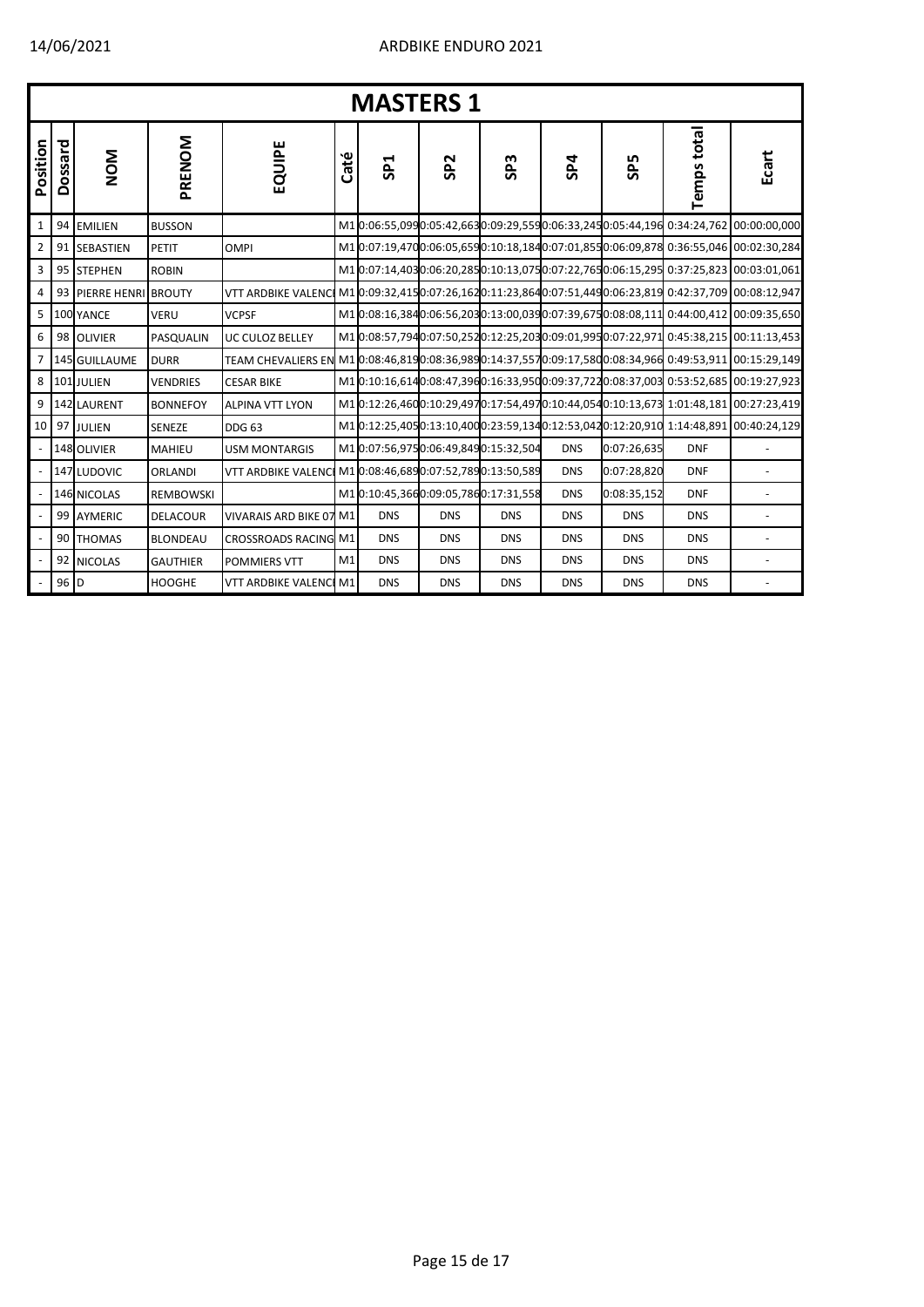|                | <b>MASTERS 2</b>             |              |                |                                                                                                        |                |                 |                 |                 |            |            |                   |                                                                                     |  |  |
|----------------|------------------------------|--------------|----------------|--------------------------------------------------------------------------------------------------------|----------------|-----------------|-----------------|-----------------|------------|------------|-------------------|-------------------------------------------------------------------------------------|--|--|
| Position       | 짇<br><b>GS</b><br><b>Dos</b> | NOM          | Σo<br>PREN     | 遣<br>ga                                                                                                | ۰ω<br>ී        | SP <sub>1</sub> | SP <sub>2</sub> | SP <sub>3</sub> | SP4        | <b>SP5</b> | total<br>mps<br>흔 | రై<br>ம்                                                                            |  |  |
|                |                              | 105 FRANCOIS | <b>BOULIN</b>  | A C BOLLENE                                                                                            |                |                 |                 |                 |            |            |                   | M2 0:07:59,5870:06:44,6530:10:47,6030:07:36,9820:06:14,219 0:39:23,044 00:00:00,000 |  |  |
| $\overline{2}$ |                              | 102 EMMANUEL | <b>ABATE</b>   | 112.00039:53,156 ANNECY CYCLISME CO M2 (0:07:41,4210:06:40,319 0:11:34,021 0:07:21,907 0:06:35,488     |                |                 |                 |                 |            |            |                   |                                                                                     |  |  |
| 3              |                              | 106 STEPHANE | <b>BROTTES</b> | VELO CLUB DE VALRH M2 0:07:47,3630:07:03,0420:11:35,8260:07:30,8610:06:31,557 0:40:28,649 00:01:05,605 |                |                 |                 |                 |            |            |                   |                                                                                     |  |  |
| 4              |                              | 103 STEPHANE | MAILLARD       | <b>BMXSUCY 94</b>                                                                                      |                |                 |                 |                 |            |            |                   | M2 0:08:16,6040:07:13,2220:12:31,5220:08:28,1790:07:43,740 0:44:13,267 00:04:50,223 |  |  |
|                |                              | 104 FRANCK   | GARANGER       | <b>PASS</b>                                                                                            | M <sub>2</sub> | <b>DNS</b>      | <b>DNS</b>      | <b>DNS</b>      | <b>DNS</b> | <b>DNS</b> | <b>DNS</b>        |                                                                                     |  |  |